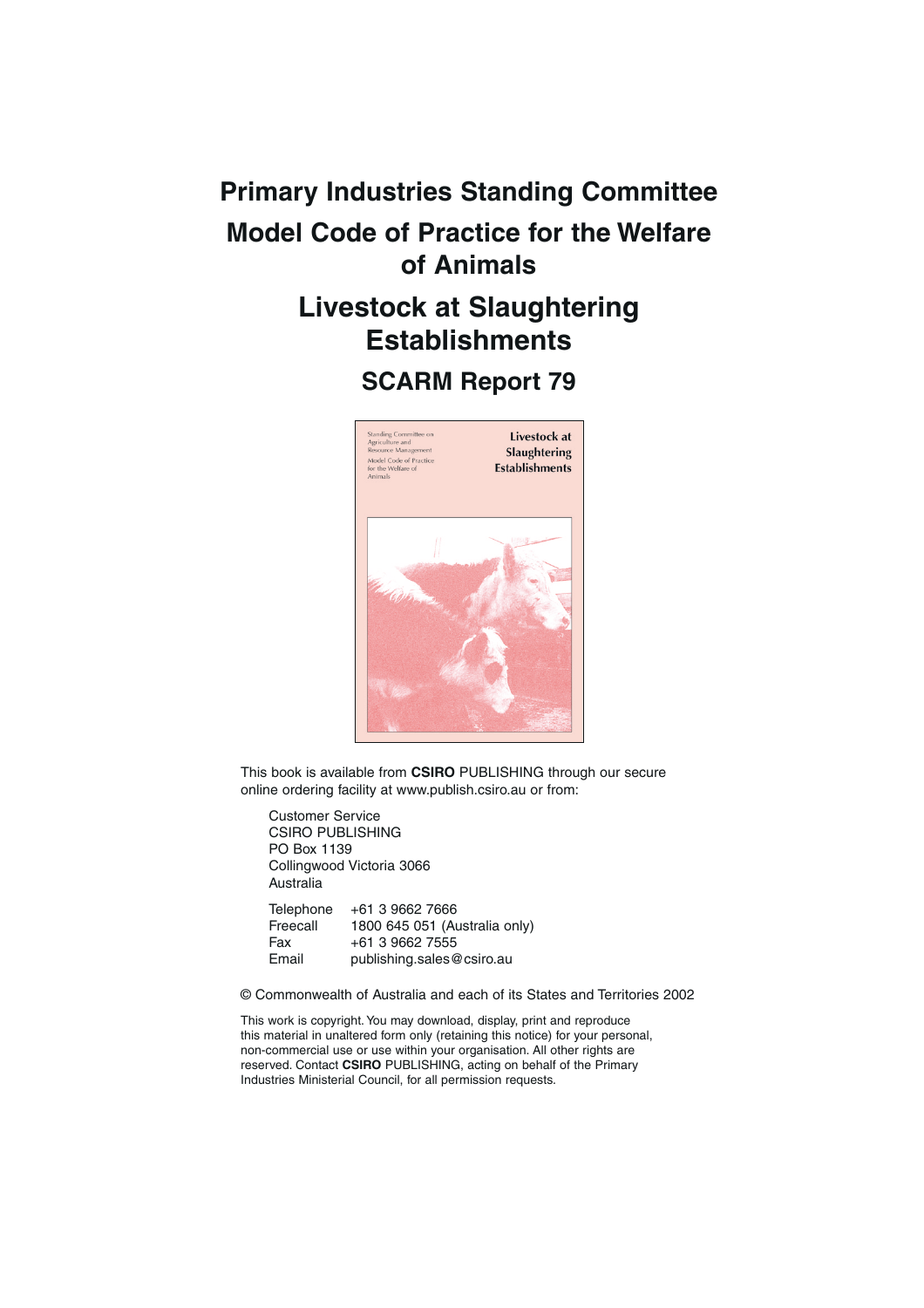Standing Committee on Agriculture and Resource Management

Model Code of Practice for the Welfare of Animals

**Livestock at Slaughtering Establishments**

SCARM Report — No. 79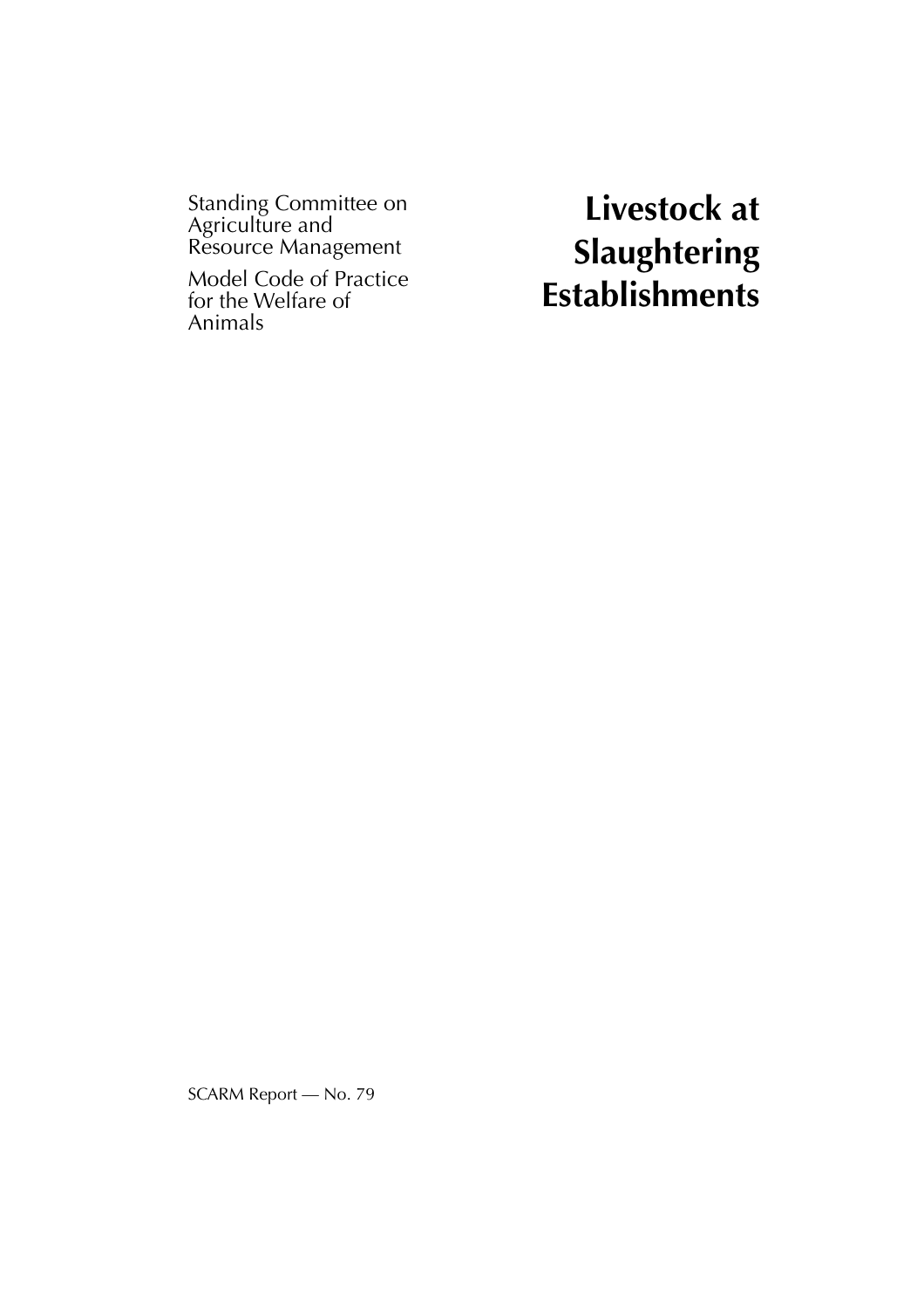National Library of Australia Cataloguing-in-Publication

Livestock at slaughtering establishments.

ISBN 0 643 06742 6 (paperback). ISBN 0 643 06911 9 (on-line).

1. Slaughtering and slaughter-houses – Australia 2. Slaughtering and slaughter-houses – New Zealand I. Agriculture and Resource Management Council of Australia and New Zealand. Standing Committee on Agriculture and Resource Management. (Series: Model code of practice for the welfare of animals). (Series: SCARM report, no.79).

664.90290994

© Commonwealth of Australia and each of its States and Territories 2001 First published 2001 (paperback). First published on-line 2002.

This work is copyright and apart from any use as permitted under the Copyright Act 1968, no part may be reproduced by any process without the written permission of the publisher, **CSIRO** PUBLISHING, acting on behalf of the Agriculture and Resource Management Council of Australia and New Zealand. Requests and enquiries concerning reproduction and rights should be addressed to:

Publisher **CSIRO** PUBLISHING 150 Oxford Street (PO Box 11139) Collingwood, VIC 3066 Australia

This book is available from: **CSIRO** PUBLISHING 150 Oxford Street (PO Box 1139) Collingwood, VIC 3066 Australia

Telephone: +61 3 9662 7666<br>Freecall: 1800 645 051 (Au Freecall: 1800 645 051 (Australia only)<br>Fax:  $+61396627555$ Fax:  $+61396627555$ <br>Fmail: publishing sales ( $\omega$ ) Email: publishing.sales@csiro.au<br>Website: www.publish.csiro.au www.publish.csiro.au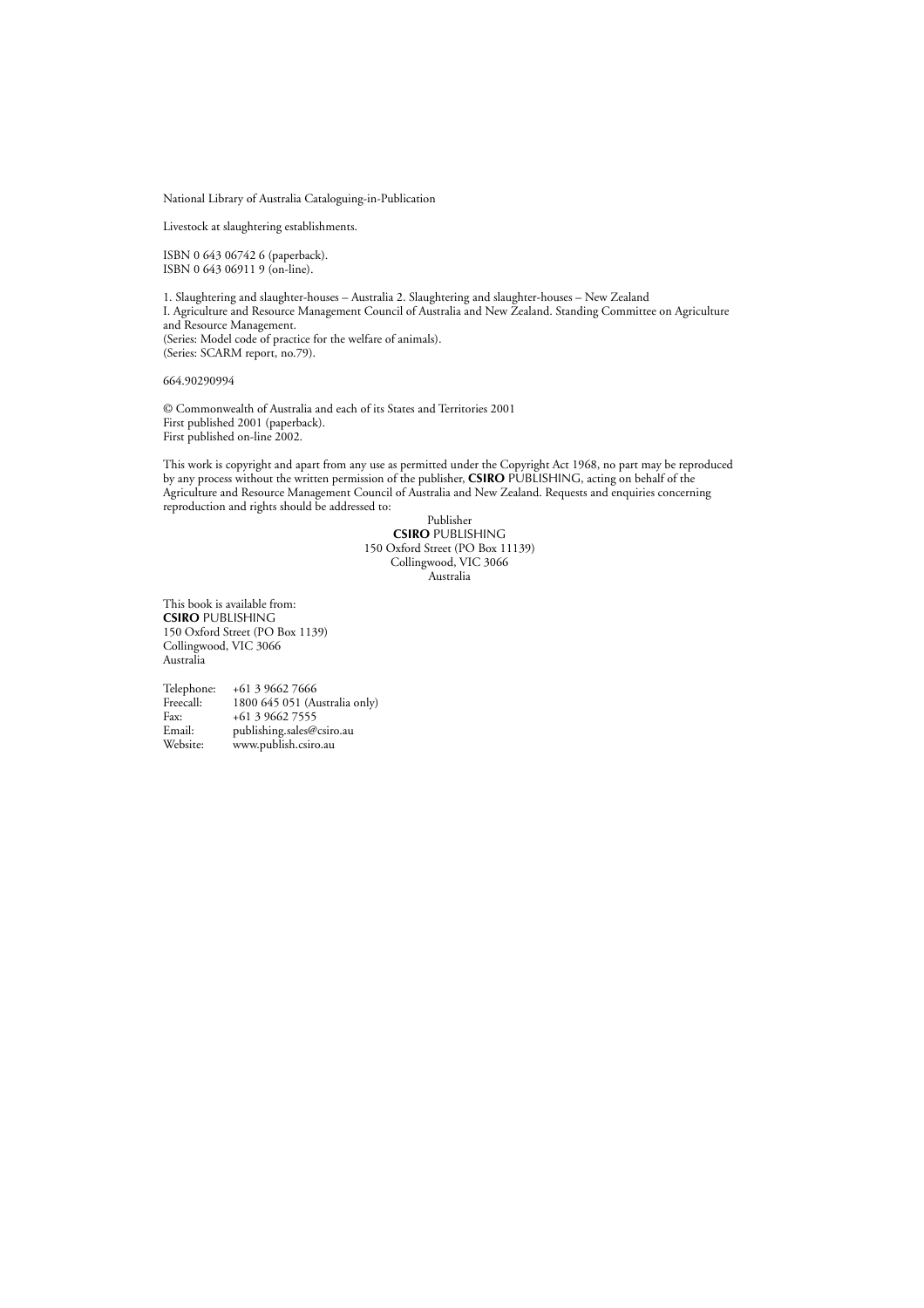## **CONTENTS**

|    | Preface                                                                         | $\mathbf{v}$     |
|----|---------------------------------------------------------------------------------|------------------|
| 1. | Introduction                                                                    | 1                |
| 2. | Livestock (other than poultry)                                                  | 2                |
|    | 2.1 Design and Construction of Unloading Ramps at Abattoirs                     | 2                |
|    | 2.2 Unloading                                                                   | $\boldsymbol{2}$ |
|    | 2.3 Unloading of Crippled or Downer Stock                                       | 3                |
|    | 2.4 Holding of Stock during Industrial Disputes                                 | 4                |
|    | 2.5 Stock Holding Facilities and Management                                     | 5                |
|    | Holding Paddocks or Yards                                                       | 5                |
|    | Pre-slaughter Holding Pens                                                      | 6                |
|    | Separation of Animals during Holding                                            | 6                |
|    | <b>Holding Times</b>                                                            | 7                |
|    | Movement of Animals from Holding Pens to the Slaughter Floor                    | 7                |
|    | 2.6 Slaughter Methods                                                           | 8                |
|    | Stunning Restraints (including religious slaughter)                             | 8                |
|    | Stunning Techniques                                                             | 9                |
|    | Sticking<br>Deer                                                                | 10<br>11         |
|    | Knackeries                                                                      | 11               |
|    | Slaughter Plant Management                                                      | 12               |
| 3. | Poultry                                                                         | 13               |
|    | 3.1 Pre-Slaughter Holding Facilities and Management                             | 13               |
|    | Pre-slaughter Holding                                                           | 13               |
|    | 3.2. Holding Time                                                               | 13               |
|    | 3.3 Procedures during Industrial Disputes                                       | 13               |
|    | 3.4 Catching and Shackling                                                      | 14               |
|    | 3.5 Stunning                                                                    | 14               |
|    | 3.6 Bleeding Out                                                                | 16               |
|    | 3.7 Slaughter Plant Management                                                  | 16               |
|    | <b>Further Reading</b>                                                          | 18               |
|    |                                                                                 |                  |
|    | Appendix I – Specification of Unloading Ramps                                   | 19               |
|    | Appendix II - Emergency Destruction of Livestock                                | 20               |
|    | Appendix III - Working Animals at Abattoirs                                     | 25               |
|    | Appendix IV - National Guidelines for Slaughtering Establishments in Australia: |                  |
|    | <b>Animal Care Statement</b>                                                    | 27               |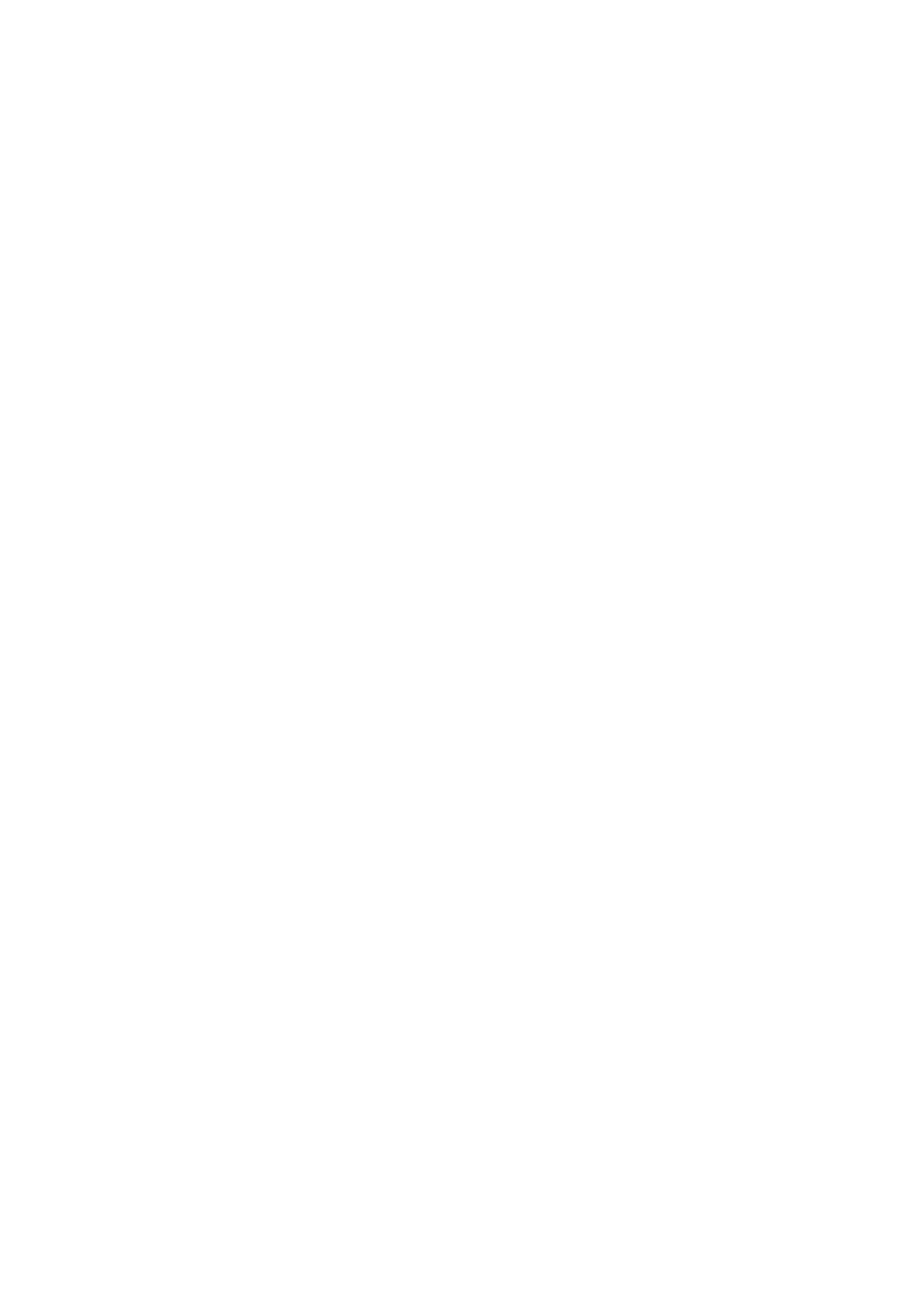## **PREFACE**

The Australian Model Codes of Practice for the Welfare of Animals have been prepared for the Standing Committee on Agriculture and Resource Management (SCARM) by representatives of State and Federal Departments with responsibility for agriculture and/or animal welfare, CSIRO and other relevant committees within the SCARM system. Extensive consultation also takes place with industry and animal welfare groups in the development of the Codes.

This Model Code of Practice was endorsed by the Agriculture and Resource Management Council of Australia and New Zealand (ARMCANZ) as a national code at its eighteenth meeting in August 2000.

The Codes are intended as models to enable the States to develop codes of practice to meet their individual needs. The Model Codes of Practice that have been endorsed by ARMCANZ (and its predecessor, the Australian Agricultural Council) are:

> Animals at Saleyards (1991) Buffalo, Farmed (1995) Camel (1997) Cattle (1992) Cattle, Land Transport of (1999) Deer, Farming of (1991) Feral Animals, Destruction or Capture, Handling and Marketing of (1991) Goat, The (1991) Horses, Land transport of (1997) Livestock, Air Transport of (1986) Livestock, Rail Transport of (1983) Livestock, Road Transport of (1983) Livestock, Sea Transport of (1987) Pig, The (2nd Edition) (1998) Pigs, Land Transport of (1997) Poultry, The Domestic (3rd edition) (1995) Poultry, Land Transport of (1998) Rabbits, Intensive Husbandry of (1991) Sheep, The (1991)

and by agreement with the National Health and Medical Research Council and the CSIRO:

Care and Use of Animals for Scientific Purposes (1997)

The following Code is based on current knowledge and technology. It will be reviewed in five years to take account of advances in the understanding of animal physiology and behaviour, technological changes in animal husbandry and their relationship to the welfare of animals.

v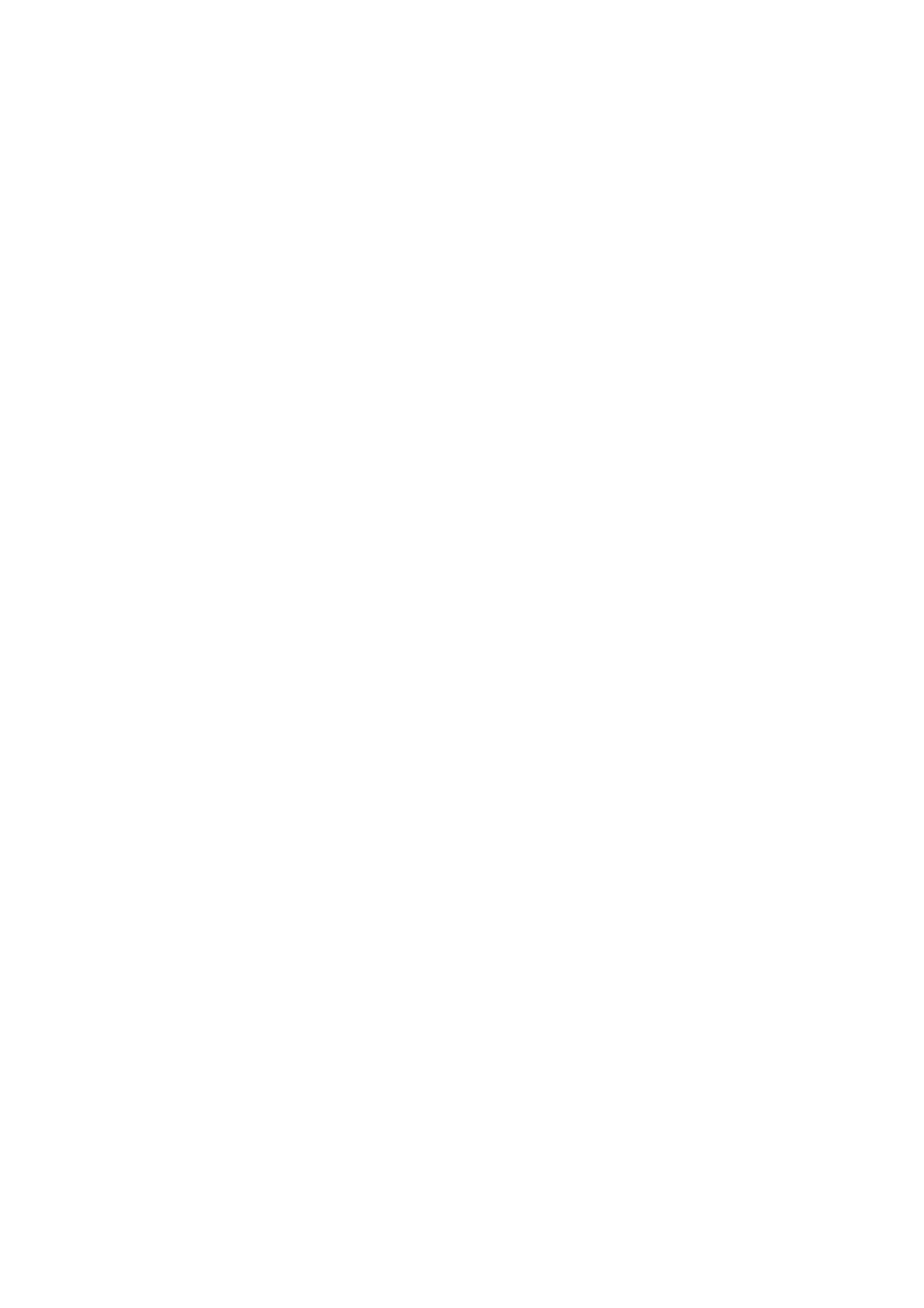## **1 INTRODUCTION**

- 1.1 This Code of Practice is intended as a standard to all people including truck drivers, stockmen, slaughtering staff, inspectors, veterinarians and abattoir management and the employees involved in the management of animals of various species at slaughtering establishments (abattoirs, slaughter-houses and knackeries). It includes aspects of unloading, pre-slaughter handling and the slaughter process. It aims to encourage the efficient, considerate treatment of animals so that stress is minimised. It includes a section about emergency slaughter of sick, crippled and 'downer' animals. Techniques for the humane destruction of animals are also described in the Code.
- 1.2 Travel by road or rail to the slaughtering establishment imposes some stress on most animals. Stress and injuries associated with transport should be considered by people responsible for the welfare of animals at slaughtering establishments.
- 1.3 Codes of Practice have been developed for the major species of livestock transportation in Australia. This Code should be read in conjunction with the Transport codes.
- 1.4 Procedures at slaughtering establishments also subject animals to a number of stresses and potentially injurious events. Stressful events may include:
	- yarding and handling;
	- restricted access to food and water;
	- unfamiliar surroundings, noises and sensations;
	- exposure to unseasonal or extreme climatic conditions;
	- crowding or isolation of animals, or inter-mixing strange animals;
	- insufficient care in procedures leading up to and at slaughter;
	- exposure to infectious diseases,
	- unloading.
- 1.5 Each species of animals should be handled according to its characteristics and requirements. The Code describes the best handling and slaughter methods to minimise stress and injury in each species.
- 1.6 It is highly recommended that with the support of Commonwealth and State meat hygiene authorities and the meat industry each slaughtering establishment should develop an Animal Care Statement for inclusion in the company quality assurance program in place at the establishment.
- 1.7 This Code provides detailed information to support quality assurance programs.
- 1.8 A pro-forma Animal Care Statement for Slaughtering Establishments is outlined in Appendix IV of this Code.
- 1.9 This Code is based on knowledge and technology available at the time of publication and may need to be varied in the light of new knowledge.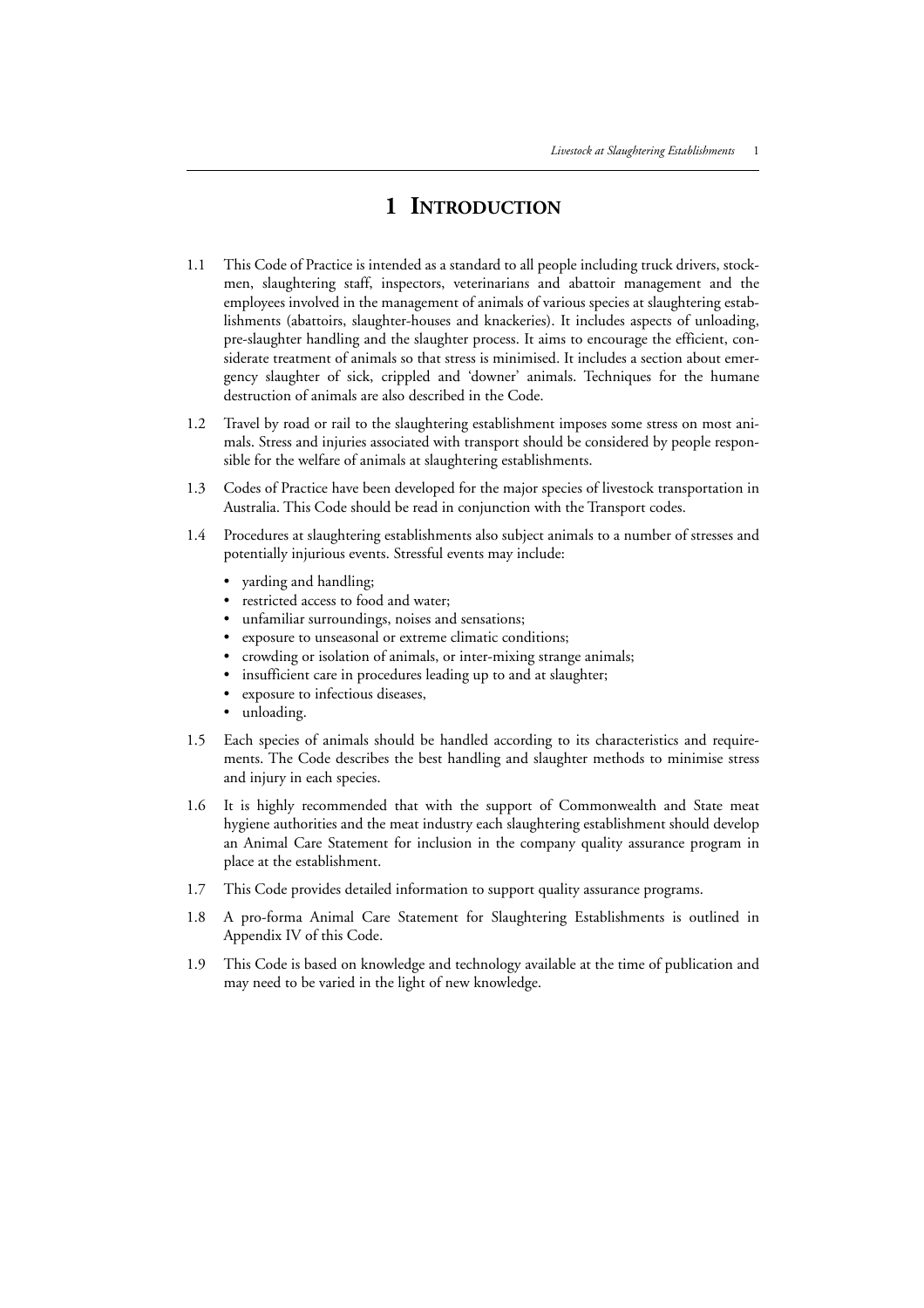## **2 LIVESTOCK (OTHER THAN POULTRY)**

#### **2.1 Design and Construction of Unloading Ramps at Abattoirs**

- 2.1.1 Unloading facilities must be constructed and maintained so that they do not cause injury, soiling or suffering to animals.
- 2.1.2 At the top of the unloading ramp there should be a flat area not less than one metre in length, and this should be at approximately the same height as the floor of the transport vehicle. To cater for multi-deck transport vehicles, there should be permanently installed ramps for each main level. Alternatively an adjustable ramp, suitable for each species to be unloaded, can be used. Multi-deck vehicles should not employ steep inter-deck ramps for unloading.
- 2.1.3 The slope of ramps should be no steeper than 1 in 3 (about 20 degrees). The surface should be made of a non-slip material. Cross-cleats, welded mesh, or a suitable cross-grooved or 'diamond' pattern in concrete ramps should provide animals with a good grip, especially when the ramp is wet. Welded mesh should be fixed so as not to damage the animals' feet. Concrete 'steps' with treads 500 mm deep and with 100 mm risers may be used for unloading cattle; and for pigs, treads 300 mm deep and with 90 mm risers.
- 2.1.4 Unloading ramps should be at least as wide as the exit door on the vehicle. The exit door should be as wide as possible. When unloading stock from rail and road trains, unloading 'banks' are useful. If such banks are long enough, several wagons can be unloaded simultaneously.
- 2.1.5 The recommended minimum height of the floor of unloading ramps from ground level and the recommended minimum internal width of ramps are detailed in Appendix I.
- 2.1.6 The inside walls of the ramp should be smooth and constructed so animals cannot see activities outside the ramps and will not be injured by rubbing. Rails inside vehicles and ramps should be smooth, with no sharp projections that may injure animals.
- 2.1.7 Provision of a walkway on the outside of the ramp, for use by an attendant to facilitate stock movement is essential for sheeted ramps and multi-deck ramps.

#### **2.2 Unloading**

- 2.2.1 As the supply of livestock to a slaughtering establishment of significant size is a complex exercise, planning the receival and unloading procedures well in advance should allow adequate time for stock to be unloaded quietly and with care. Planners should know delivery times of animals, allocation of pen or lairage areas and delegation of responsibilities to relevant staff. These staff must accept responsibility for subsequent events whether planned or unplanned.
- 2.2.2 Animals should be unloaded as soon as practicable after arrival. They should walk off quietly so that they are not injured.

For the receival and handling of stock, management should prepare and display clearly printed rules and designate those staff involved. A trained and competent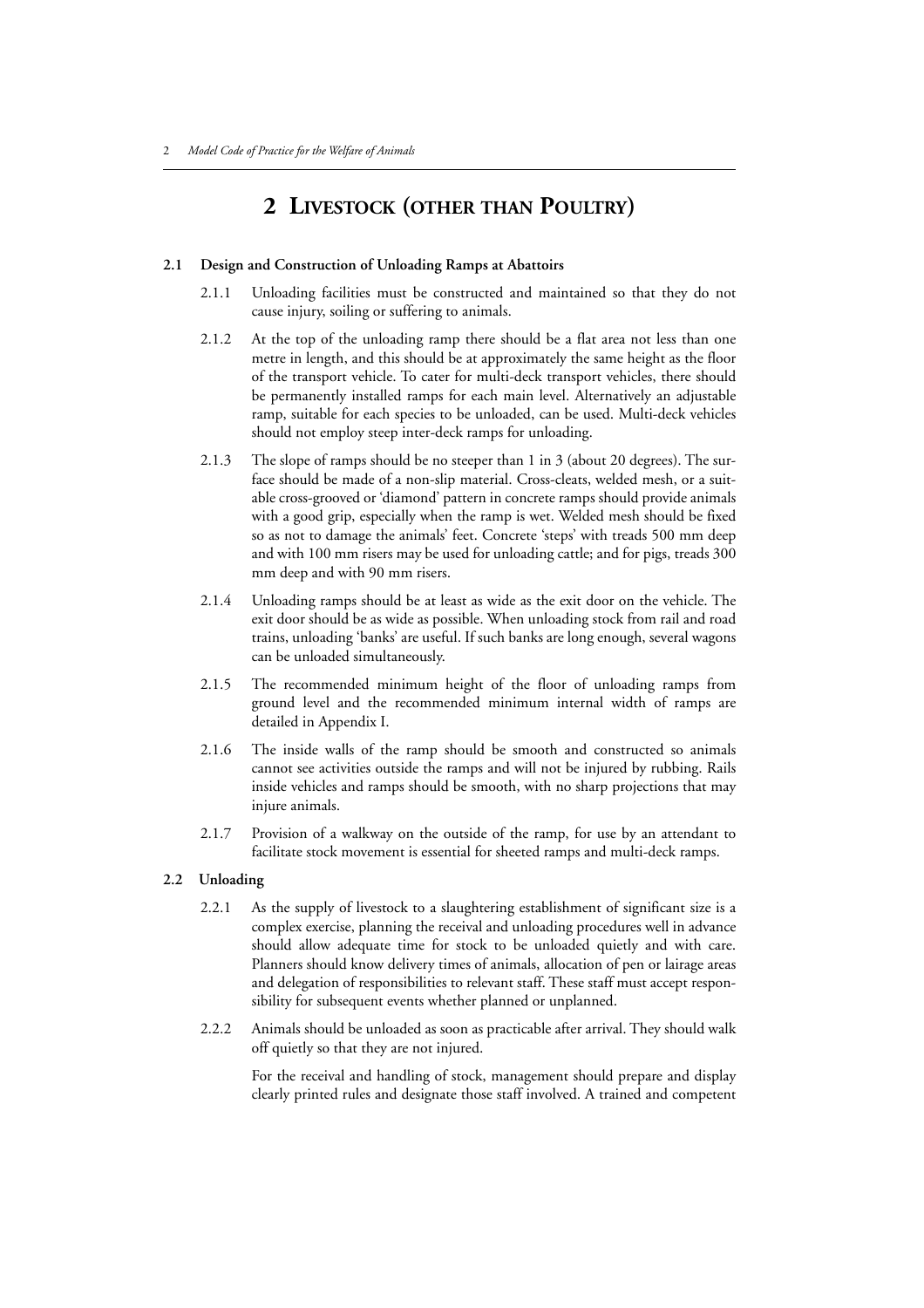abattoir employee should be made responsible for ensuring such rules are observed. This employee must have immediate access to, and be trained and authorised to use, instruments for humane destruction (rifles or captive bolt pistols or both).

- 2.2.4 Unloading of stock should only be done by experienced personnel*.*
- 2.2.5 Trucks should be correctly aligned with the lip and walls of the ramp, so that no gaps exist. An adjustable bumper is useful to eliminate gaps. Vehicle doors need to be properly aligned with the ramp to ensure the smooth movement of stock and to minimise injury and bruising.
- 2.2.6 Lighting should be provided for unloading at night, early morning and at times of poor visibility. Such lighting should be carefully positioned to give even light over ramps, races, yards and pens. It should not cause deep shadows or bright spots.
- 2.2.7 Sufficient pens and laneways should be available when unloading livestock to avoid mixing different species, different sexes, or unfamiliar groups or individuals of the same species as this can lead to antagonism or fighting, with consequent injury and stress. This is particularly important with pigs.
- 2.2.8 Methods of assisting the unloading of animals include:
	- electric prods. These should be powered only by battery or dynamo and should be of an approved type. Their use should be restricted to the absolute minimum. The continual prodding of animals which have little or no room to move must not be permitted. They should be used only on cattle over 3 months of age, mature pigs and mature horses and in a manner approved by the authorized officer in charge.
	- 'flappers' (a length of cane with a short strap of leather or canvas attached) used sparingly, 'baffle boards' or 'metallic rattles' are useful in that they encourage movement of animals. The use of sticks, lengths of heavy plastic, metal piping or heavy leather belts shall not be permitted.
	- well-trained dogs are useful to assist unloading of sheep, and should be muzzled. The number of dogs used should be strictly limited to that necessary to complete the task. The use of dogs is not recommended for pigs, cattle or horses.
- 2.2.9 It is unacceptable for animals to be lifted by the horns, legs, ears, tail or wool during unloading.
- 2.2.10 The driver or person in charge of the stock should know the name and phone number of the owner/agent of the stock. This will allow decisions to be made or emergency action to be taken when delays or injuries to animals occur.

#### **2.3 Unloading of Crippled or Downer Stock**

2.3.1 To deal with the unlikely event that injuries or disease may have occurred during transport, stock should be closely observed at unloading. If animals have been injured, sound stock should be unloaded first, as quickly and quietly as possible, so that emergency slaughter of casualties can be carried out immediately. Severely injured stock should be slaughtered without delay. Other injured stock should also be slaughtered without delay unless, in the judgement of the qualified person, the injury is minor and is not causing pain or suffering or both.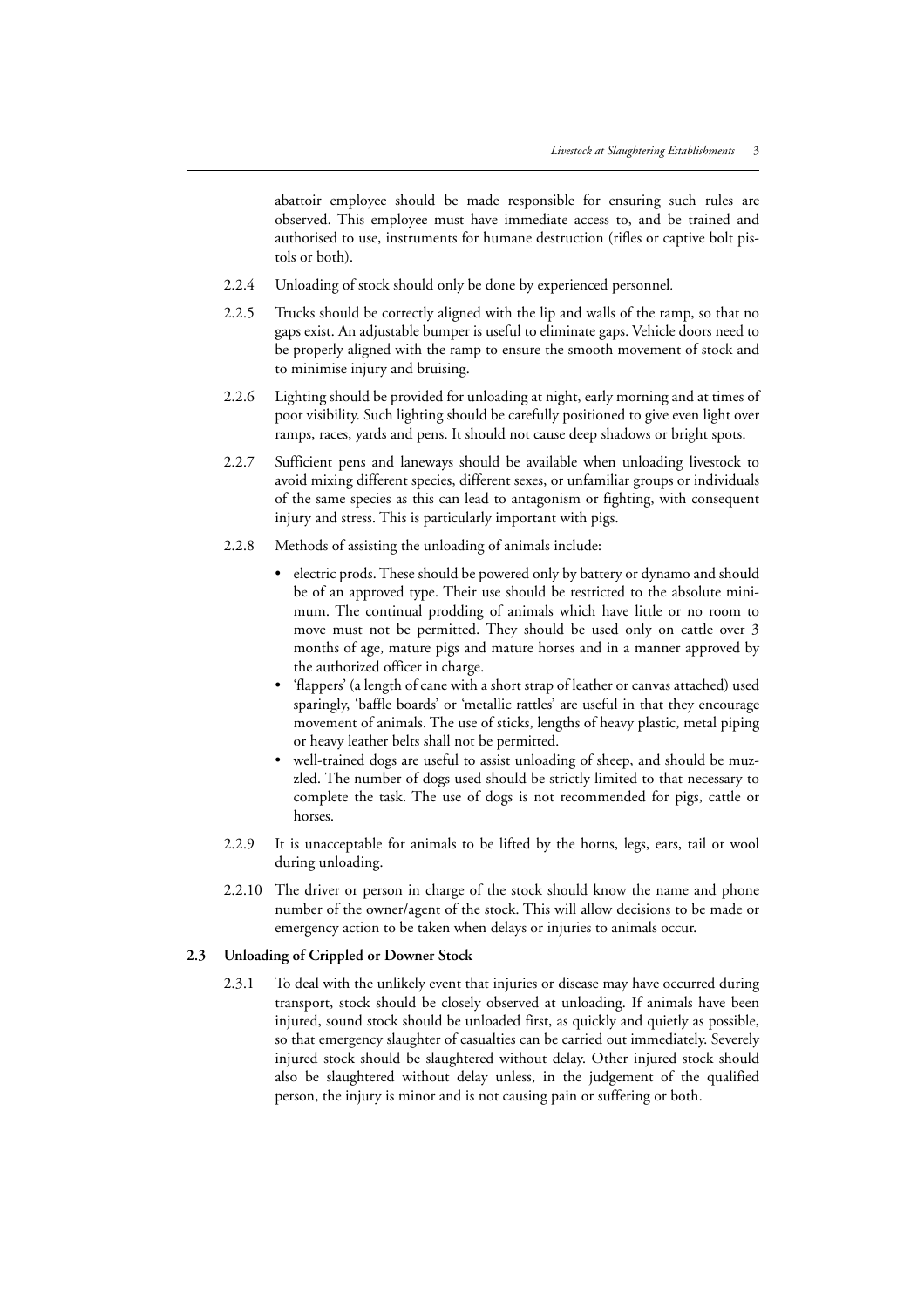Severely injured animals or those in severe pain should be humanely killed. The equipment, and properly trained and authorised staff, must be available to kill these animals immediately. It is unacceptable to hold injured animals that are showing obvious signs of stress or of pain from the time of arrival at night or on weekends until the slaughter floor is operating.

- 2.3.2 Stock requiring *emergency slaughter* shall be killed by shooting or by stunning and bleeding without moving them further than necessary to effect humane slaughter. This will often involve slaughter on the transport vehicle. Live animals should not be lifted by the horns, wool, ears, tail or legs. The place for humane slaughter should be safe for the operator and should be able to be cleaned afterwards. Carcases that in the opinion of a qualified person may be fit for human consumption should then be loaded onto a truck or other vehicle and transported immediately to the slaughter floor. A qualified person nominated under the company quality assurance program must be present at slaughter to ensure that the animal is inspected ante-mortem, and accepted for further inspection on the slaughter floor.
- 2.3.3 Animals with minor injuries not causing pain or distress do not require immediate slaughter but should be slaughtered as soon as practical on the day of arrival (*casualty slaughter*).
- 2.3.4 Injured and sick animals that in the judgement of a qualified person could respond to rest and/or treatment should be placed in casualty pens. Water, shade and or feed and appropriate treatment should be provided and slaughter delayed until the animal has recovered. The veterinarian or inspector should be fully informed of all treatments given and drugs administered. The withholding period for the elimination of any drugs used in treatment must be observed.
- 2.3.5 The practice of winching, or dragging by other means, live injured animals from transport vehicles onto other vehicles for movement to the slaughter floor is forbidden. Tying the animals to a fixed object, e.g., a tree or ramp, and driving the transport vehicle away is also forbidden.

#### **2.4 Holding Stock during Industrial Disputes**

- 2.4.1 As soon as notice of an industrial dispute is given, abattoir management should limit further stock deliveries to those already in transit to the meatworks and to a number that can be given adequate water, feed, shelter and appropriate treatment.
- 2.4.2 Animals at the works should be provided with adequate food and water and, when necessary, shade for the duration of the dispute.
- 2.4.3 The requirements of holding facilities are detailed later in this Code.
- 2.4.4 Special consideration needs to be given to bobby calves, recently weaned calves and sucker lambs. Unless they can be fed properly at a meatworks, every effort should be made to slaughter them before the commencement of industrial disputes involving strike action.
- 2.4.5 Bobby calves are defined as weighing not less than 23 kg and with the junction of the umbilical cord and the skin dry and shrivelled.
- 2.4.6 Unions should be consulted and their agreement obtained to: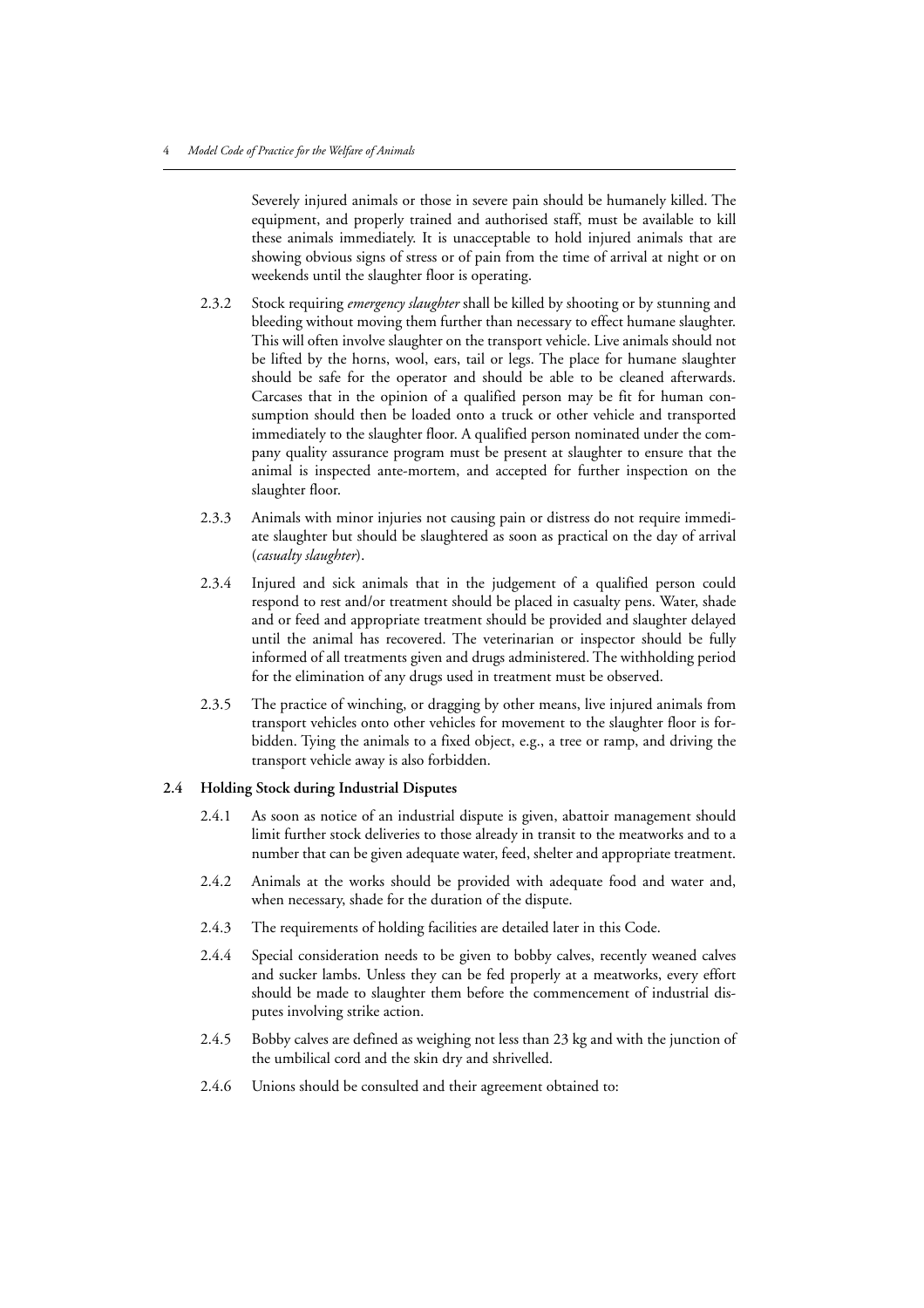- slaughter all calves, pigs and sucker lambs on the premises or in transit to the meatworks before the commencement of a strike; or
- permit members of their union to remain at or return to work for the purposes of slaughtering such calves, pigs and lambs; or
- authorise the use of available competent labour (including non-union labour) for such slaughter.
- 2.4.7 If calves and lambs cannot be slaughtered or properly fed they shall be humanely destroyed and disposed of hygienically.
- 2.4.8 To guard against a tick fever outbreak, similar provisions should apply for cattle from cattle tick-free areas on the premises of abattoirs in tick-infected areas.
- 2.4.9 Once management is advised of an impending dispute, no further deliveries of calves or sucker lambs should be accepted, except those in transit to the meatworks, until the dispute is settled.

#### **2.5 Stock Holding Facilities and Management**

#### **2.5.1 Holding Paddocks or Yards**

- 2.5.1.1 Holding paddocks or yards should provide enough space for stock to move around, lie down, or take evasive action if bullied by other animals. Suitable facilities e.g. water misters and sprays, wind breaks, shade and other shelter, should be provided to protect animals from harmful effects of environmental stresses related to temperature and humidity, wind and radiation. Yards should be sufficiently well drained to prevent accumulation of surface water. Fences and gates should have smooth surfaces to prevent injury to stock. Sufficient yards should be provided where possible to avoid mixing individual truck loads of stock with other strange animals. Lairage or holding pens should be located away from the more 'active' areas of the establishment (i.e. not in areas where animals may be continually disturbed by receival of stock or the passage of stock continually moving to the slaughter floor). Fences should be high enough to prevent animals intermixing. Livestock should be protected from predators.
- 2.5.1.2 Watering facilities should be provided in all paddocks or yards and located and constructed to minimise injury to stock. They should be kept clean, and automatic equipment should be checked daily to ensure that it is functioning. Water pressure should be adequate to keep the troughs full at all times.
- 2.5.1.3 Water troughs used by animals on arrival at the slaughtering establishment should be of sufficient size to permit all animals to drink within an hour of arrival. In earth yards concrete aprons should be provided at watering points. Where clinical or post-mortem evidence indicates dehydration of animals has occurred, then watering arrangements for stock must be modified to remove the problem.
- 2.5.1.4 Where animals are held, appropriate feed and feeding facilities should be provided to allow animals to maintain liveweight and withstand environmental stressors such as cold, wet weather.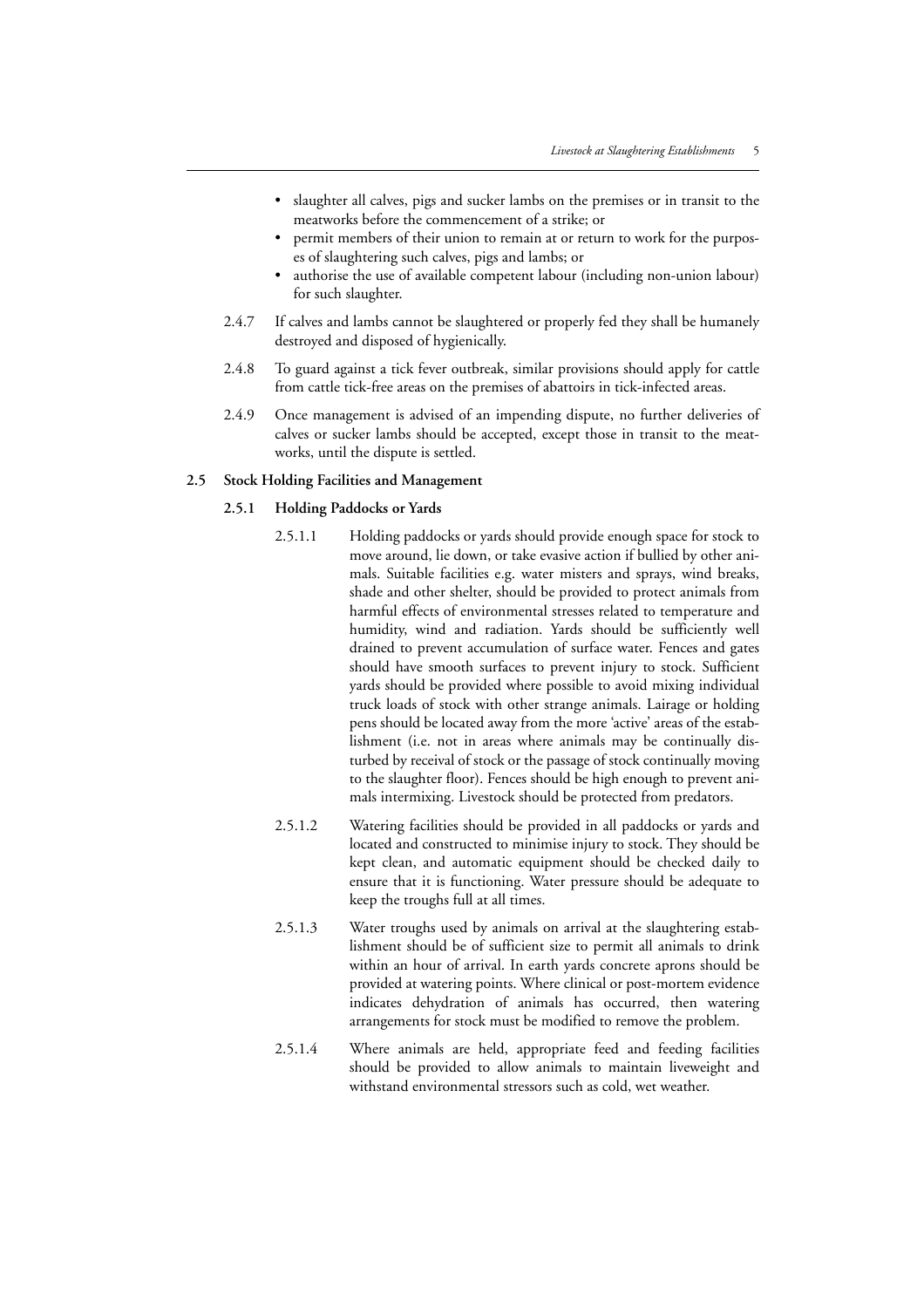#### **2.5.2 Pre-slaughter Holding Pens**

- 2.5.2.1 Long and narrow pens provide for smooth movement of stock. Impervious non-slip flooring should be used. Walls and gates are to have smooth sides and be free of any projections that could injure animals.
- 2.5.2.2 Shelter should be provided to protect animals from harmful effects of environmental stresses related to temperature and humidity, wind and radiation.
- 2.5.2.3 Pigs are more susceptible to heat stress and sunburn than other livestock. A pig that is panting may be showing signs of heat stress. They must not be exposed to long periods of direct sunlight or extremes of temperatures. Thus, pens should be roofed and very well ventilated in hot weather. Facilities for spraying pigs with water for cooling should be provided.
- 2.5.2.4 Livestock in holding pens should have ready access to cool, clean water at all times. The troughs should be firmly fixed and the sides high enough to prevent fouling with faeces. They should be kept clean at all times and should be inspected daily. However, it is recognized that access of stock to water may be restricted for up to 12 hours prior to slaughtering consistent with the need to prevent contamination of carcasses during the slaughtering process.
- 2.5.2.5 Holding pens, and feed and water facilities for all species, should be cleaned after each day of use. The provision of water sprays for cooling pigs, cattle and calves in holding pens is recommended and should be used to prevent hyperthermia.
- 2.5.2.6 Holding pens should provide not less than  $0.6 \text{ m}^2$  per pig, sheep, goat or calf, and 1.9  $m<sup>2</sup>$  per head for adult cattle; or a larger space as required by State or Territory legislation.

#### **2.5.3 Separation of Animals during Holding**

- 2.5.3.1 Animals of different species should not be mixed. Within species, if delivered in separate lots, the following categories should be kept separated:
	- young calves;
	- females with suckling offspring;
	- hornless cattle;
	- animals of significantly different size;
	- females in advanced pregnancy;
	- mature entire males.
- 2.5.3.2 In addition mature entire males may need segregating if delivered in mixed lots.
- 2.5.3.3 Unfamiliar groups of animals especially pigs should not be mixed.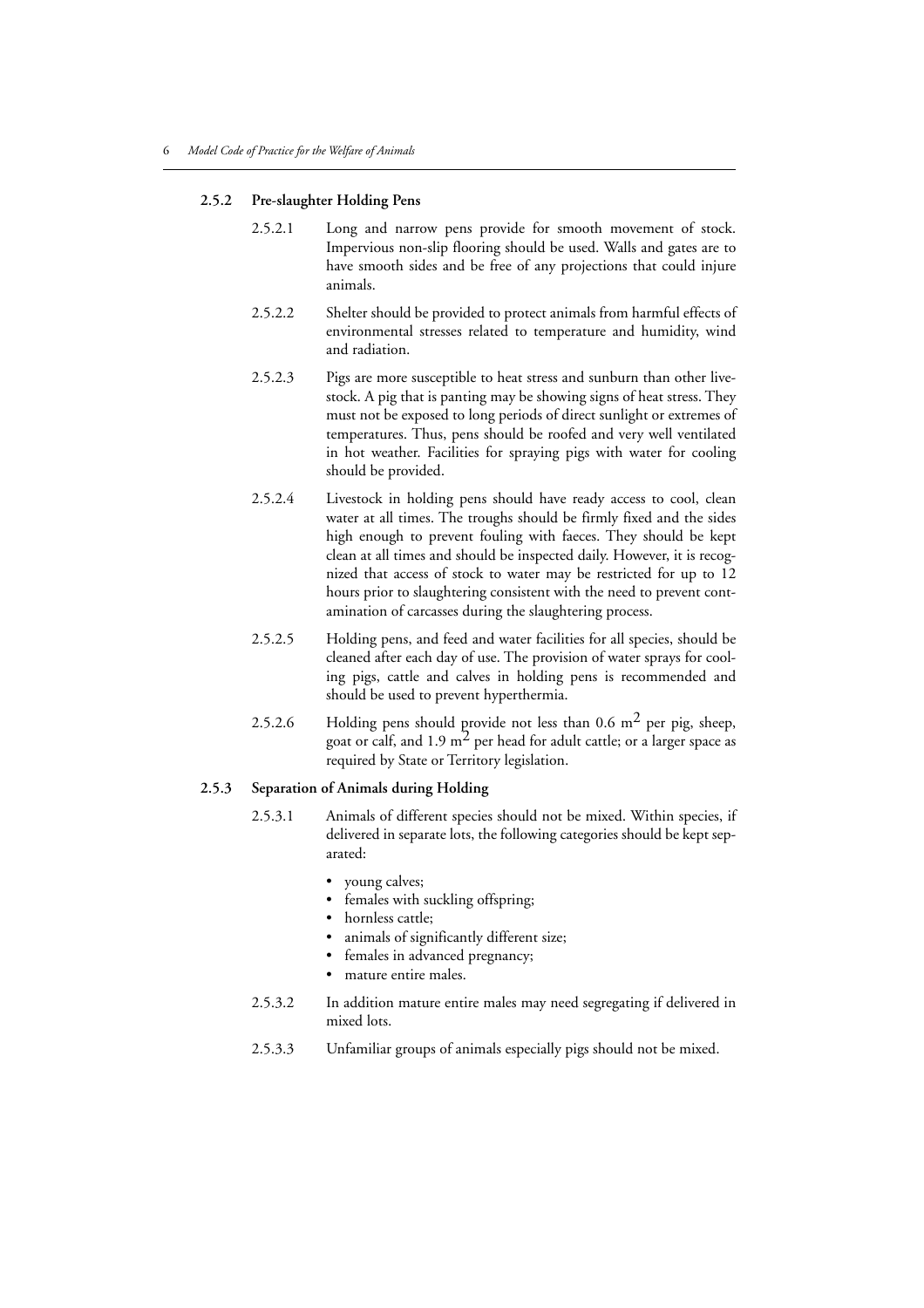#### **2.5.4 Holding Times**

- 2.5.4.1 The final decision about the requirements of animals for space, rest, food and water, after arrival at a slaughtering establishment must be made by an appropriately qualified person. General guidelines are as follows:
	- for carcass quality purposes a minimum rest period of 2 hours between arrival and slaughter is desirable (with the exception of bobby calves and sucker lambs).
	- ruminants that are stressed, or have travelled for longer than 6 hours should be rested for longer periods before slaughter.
	- animals that have travelled without food and water for more that 24 hours, or are suffering from stress exhaustion, may require a rest period of up to 96 hours.
- 2.5.4.2 For the two preceding categories of animals, palatable food should be provided if they have been without feed for more than 24 hours, or a shorter period if required by State legislation;
	- pigs should be slaughtered as soon as possible after a 'settling down' rest period commencing after unloading at the abattoir. Water should always be available to pigs and they should be fed (a minimum of 1 kg/hd/day of a grain-based diet) if they are to be held for longer than 24 hours.
	- bobby calves and sucker lambs should be slaughtered as soon as possible after arrival at the abattoir.
	- all stock in paddocks, yards or pens should be inspected at least once every 24 hours by an experienced stock handler. Injured, sick or stressed animals should be attended to in accordance with the instructions of a veterinary surgeon or the authorised officer in charge.

#### **2.5.5 Movement of Animals from Holding Pens to the Slaughter Floor**

- 2.5.5.1 This should be as free of stress as possible. Visual and auditory stimuli should be minimised.
- 2.5.5.2 Races should be curved, and have sheeted (solid) walls, shall be free of projections and have non-slip floors. Animals move more readily through a race of this type. Races for single animals should not be wide enough to allow an animal to turn around (700 mm for adult cattle, 400 mm for calves, 500 mm for pigs). Provision should be made to gain access to animals that fall or lie down in races or the knocking box. Winching or dragging live animals into the knocking box is forbidden.
- 2.5.5.3 The use of electric prodders, goads, dogs, etc., should be minimal, as described in the general section on unloading.
- 2.5.5.4 For pigs, flappers can be used. 'Pig boards', 900 mm by 600 mm (with handles attached), held in front of the handler are very useful.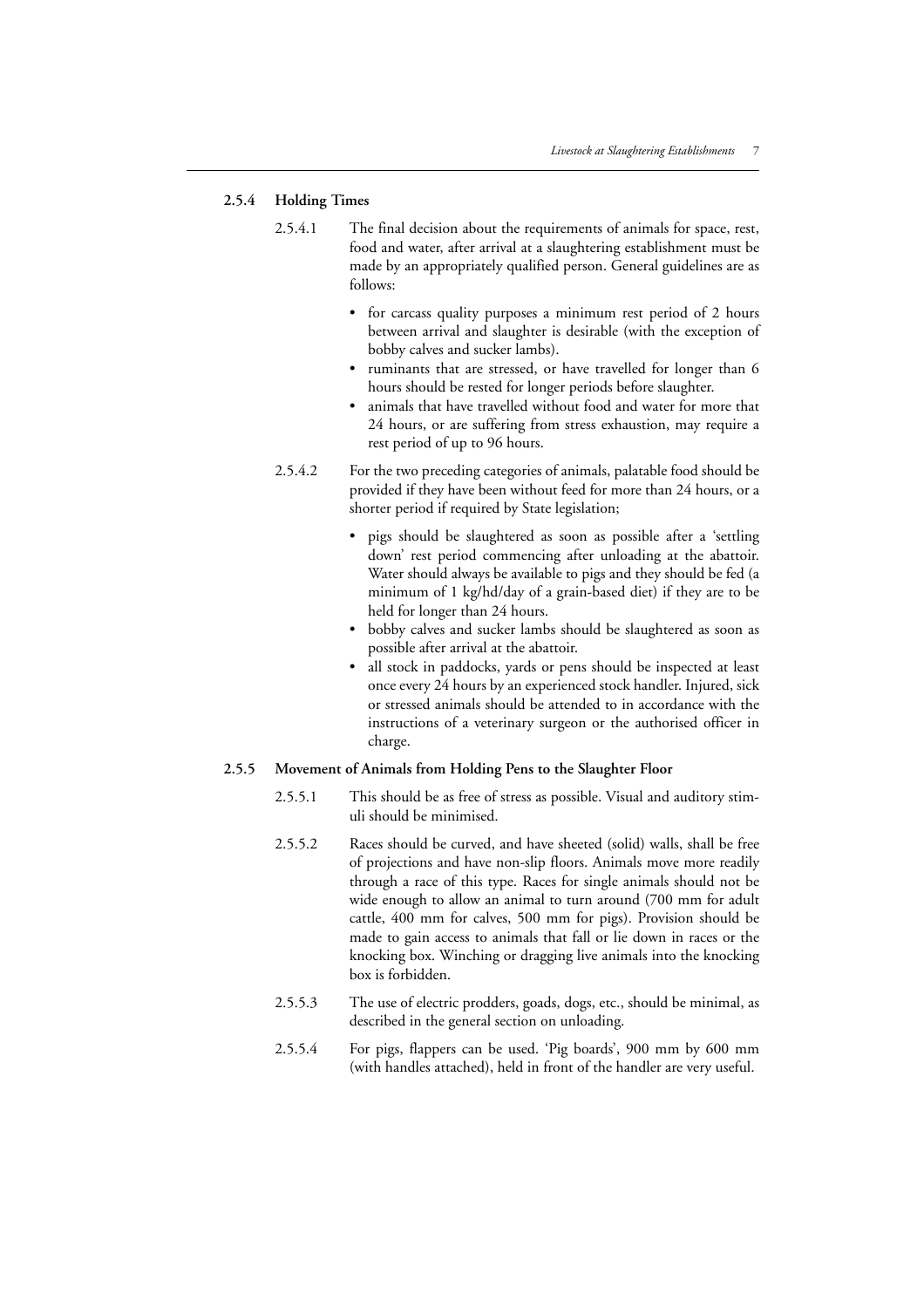#### **2.6 Slaughter Methods**

#### **2.6.1 Stunning Restraints**

- 2.6.1.1 The use of 'V' shaped conveyors of suitable design for complete restraint should be encouraged for cattle, sheep, goats and pigs. The conveyors should be of dimensions appropriate to the animal being carried. These conveyors enable stunning to be carried out more efficiently and humanely.
- 2.6.1.2 Knocking boxes for cattle or horses should not be wide enough for an animal to turn around, and should be long enough to comfortably accommodate one animal. They should also be adjustable for use with smaller animals. Knocking boxes should allow ready and quick access to the head of an animal of any size for stunning and should be easy to dismantle to provide access to animals that fall, lie down or are incapacitated.
- 2.6.1.3 All stunning restraint facilities should be inspected regularly and maintained in good working order. Head capture systems to facilitate stunning should be encouraged.
- 2.6.1.4 Animals should not enter the knocking box unless they are to be stunned immediately.

'V' conveyors and the race landing to the knocking box should be emptied prior to any stoppages.

Animals approaching slaughter should be prevented from viewing dead animals ahead of them for as long as possible. The sight of the actual slaughter process should be prevented, if at all possible.

- 2.6.1.5 'Rotating type' knocking boxes used in the past for religious slaughter are not recommended, as they may distress the animal before it is slaughtered.
- 2.6.1.6 Stunning for religious slaughter should be encouraged using either effective 'mushroom' percussion stunning or electrical stunning methods. Effective restraint and a competent operator are essential. A penetrating captive bolt pistol should be immediately available and used to stun animals whenever the effectiveness of the original stun is in doubt. It is unacceptable to shackle and hoist conscious animals. Animals shall be unconscious before shackling and, to prevent return of consciousness, animals shall be 'stuck' before shackling to enable bleeding out to occur during hoisting.
- 2.6.1.7 To stun animals effectively using a hand-held stunning device, the animal should be suitably restrained with minimal room to move. This makes stunning more efficient and less subject to the effects of unanticipated animal movement. Animals should not be stunned in pens where restraint is inadequate.
- 2.6.1.8 Knocking boxes that contain more than one animal for stunning should not be used. In addition to the probability that the first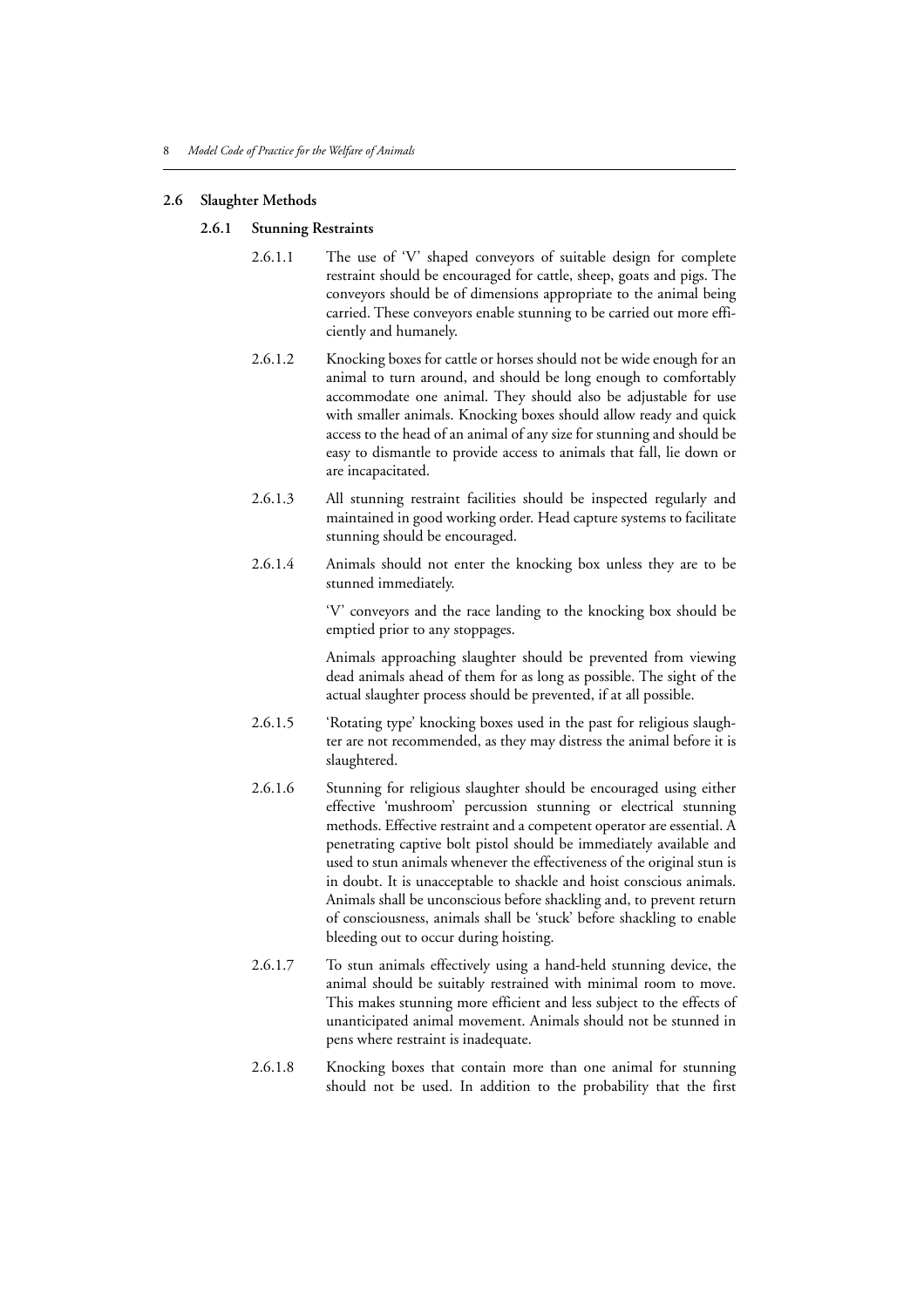animal stunned will suffer bruising from other animals, there is the risk that the first stunned animal may begin to recover consciousness before bleeding out causes death.

#### **2.6.2 Stunning Techniques**

- 2.6.2.1 An animal has been stunned effectively when it is unconscious and insensible to pain. It should not regain consciousness or sensibility before dying.
- 2.6.2.2 The effectiveness of stunning depends on the apparatus, its condition and the expertise of the user. Personnel who stun animals should always be trained and competent. Alternative or spare apparatus should always be immediately available. Where electrical stunning is used an alternative system of stunning e.g. captive bolt pistol must be available in case an animal breaks free.
- 2.6.2.3 For **cattle**, penetrating captive-bolt stunning is recommended. Electrical stunning is acceptable and head to body stunning is the preferred technique ( 400 volts, 1.5 amps, 2 seconds duration) to prevent recovery of consciousness during bleeding out. Non-penetrating percussion stunning is not considered humane or effective when more than 2 applications are required to stun an animal and it is usually unsuitable for mature bulls and *Bos indicus* cattle.
- 2.6.2.4 Captive-bolt stunning is preferred for **calves**. With electrical stunning, lethal head to body stunning is required, except that head only stunning of calves is acceptable if accompanied by a Thoracic stick.
- 2.6.2.5 For **horses**, stunning should be by a penetrating captive-bolt pistol, or by shooting (where facilities safely permit this). Captive bolt devices can be powered by compressed air or by cartridge. They must be powerful enough to cause unconsciousness in the largest animal. The positioning of captive-bolt pistols is shown in Appendix II.
- 2.6.2.6 **Sheep and goats** should be stunned using a penetrating captive-bolt or electrically stunned (sheep and goats, 400 volts, 1.0 amps for 2 seconds; lambs, 400 volts, 0.6 amps for 2 seconds). Head-only stunning is acceptable for sheep and goats but stun-to-stick intervals must be monitored and not allowed to exceed 15 seconds.
- 2.6.2.7 The positioning of electrodes for electrical stunning is critical for creating unconsciousness and insensibility in animals. Where head-toback stunning is used, the head electrode must be placed on the cranium. Poor placement of the head electrode can result in the back electrode causing fibrillation of the heart without insensibility – the animal will be sensible to the perception of a potentially painful stimulus such as cardiac fibrillation.

For head-only stunning the electrodes are to be placed on the dorsal cranium just behind the ears and in front of the first cervical vertebrae. Incorrect placement, e.g. on cervical vertebrae 1, 2 or 3 can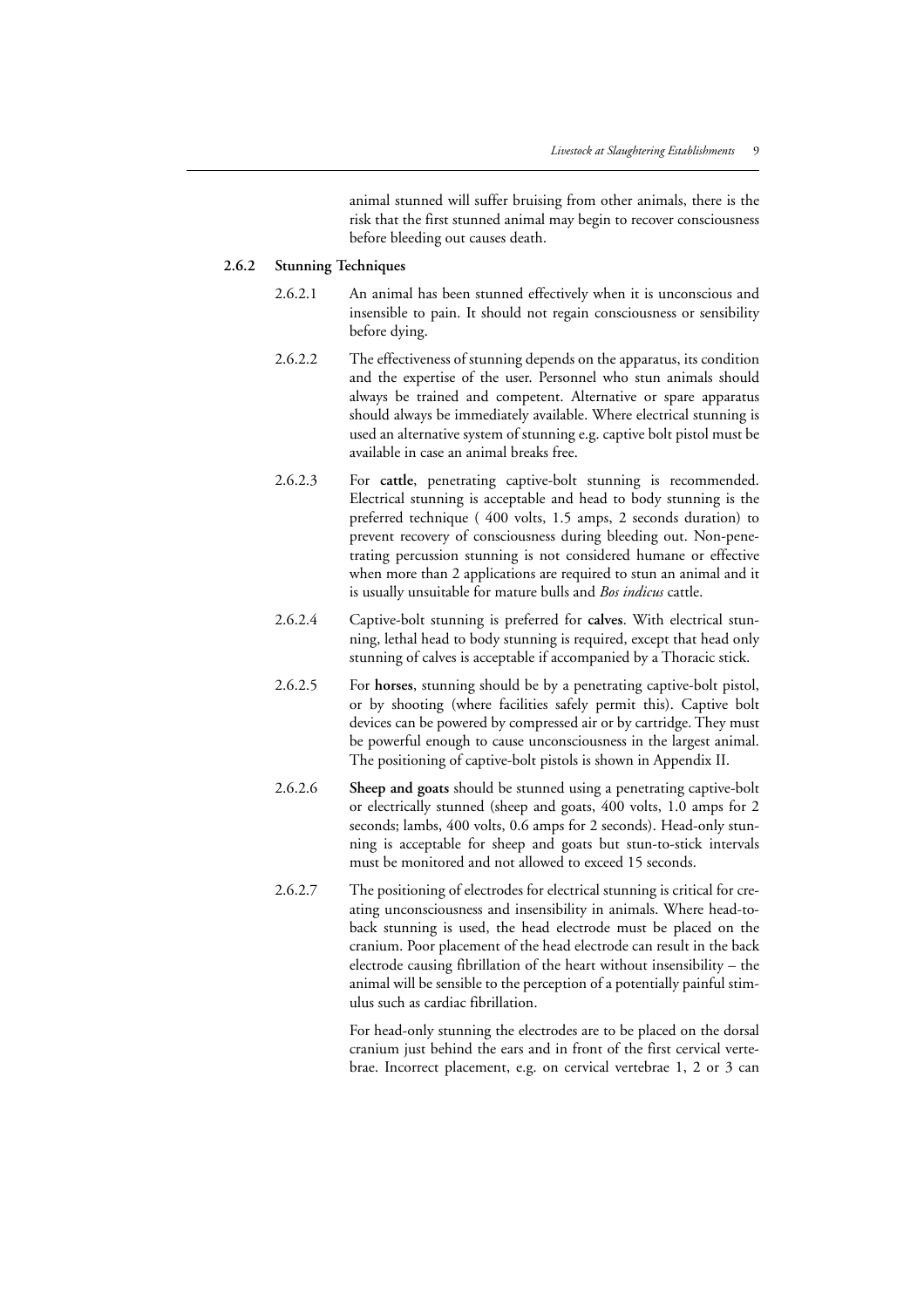result in little brain effect combined with paralysis of the body (i.e. the net effect is an animal able to perceive pain and external stimuli).

- 2.6.2.8 **Pigs** should be electrically stunned, and head-to-back stunning to induce cardiac arrest is strongly recommended (400 volts, 1.3 amps for 2 seconds). Lower voltages are not recommended but, if used, for example 100 volts for pigs, the equipment must be used exactly according to the manufacturer's recommendations to provide a current of sufficient amperage to produce an effective stun. Higher voltages may kill the animal. This is acceptable as it is humane and does not interfere with bleeding. 'Tong' type apparatus which clamps across the head or a two-pronged device which is applied to the head near the brain are effective devices.
- 2.6.2.9 Mechanical stunning is acceptable for pigs but shall only be practised in special situations, such as emergency slaughter of sick or injured animals or for the stunning of large sows or boars with a penetrating captive-bolt. Techniques for these procedures are described in Appendix II.
- 2.6.2.10 Stunning pigs by exposure to mixtures of air and carbon dioxide are also acceptable. The mixture recommended in Europe is currently 70% carbon dioxide by volume, and exposure is recommended for 60 seconds. These recommendations may need to be modified for Australian conditions as experience with local conditions increases.
- 2.6.2.11 Small-stock stunners, where one electrode is applied to the head and the other to the back or leg, have been developed and used in overseas countries. They cause permanent cessation of heart beat and are lethal. They do not interfere with bleeding. Their use in Australia should be encouraged.
- 2.6.2.12 Slaughter-houses with small throughputs may utilise a firearm or captive-bolt gun for stunning all animals. Hand-held electrical stunners are becoming less expensive and their use on sheep and pigs should be encouraged.

#### **2.6.3 Sticking**

2.6.3.1 There are important anatomical and physiological differences between sheep, calves and pigs. The relevant differences concern the blood supply to the brain. If an adult sheep has its throat cut, severing the carotid arteries and jugular veins, unconsciousness occurs in a minimum of 8 seconds (29 seconds if there is a unilateral cut).

> After a similar bilateral cut, unconsciousness occurs in 13 to 25 seconds in pigs, and in 30 to 100 seconds in calves . Calves have additional arteries near the cervical vertebrae. These arteries supply blood to the brain and are not severed in the normal sticking process. Thus to be effective, stunning must render the animal unconscious for the above periods plus the time between stunning and sticking. This creates a strong argument for the use of irreversible stunning in some species as most reversible stuns do not last longer than 45 seconds.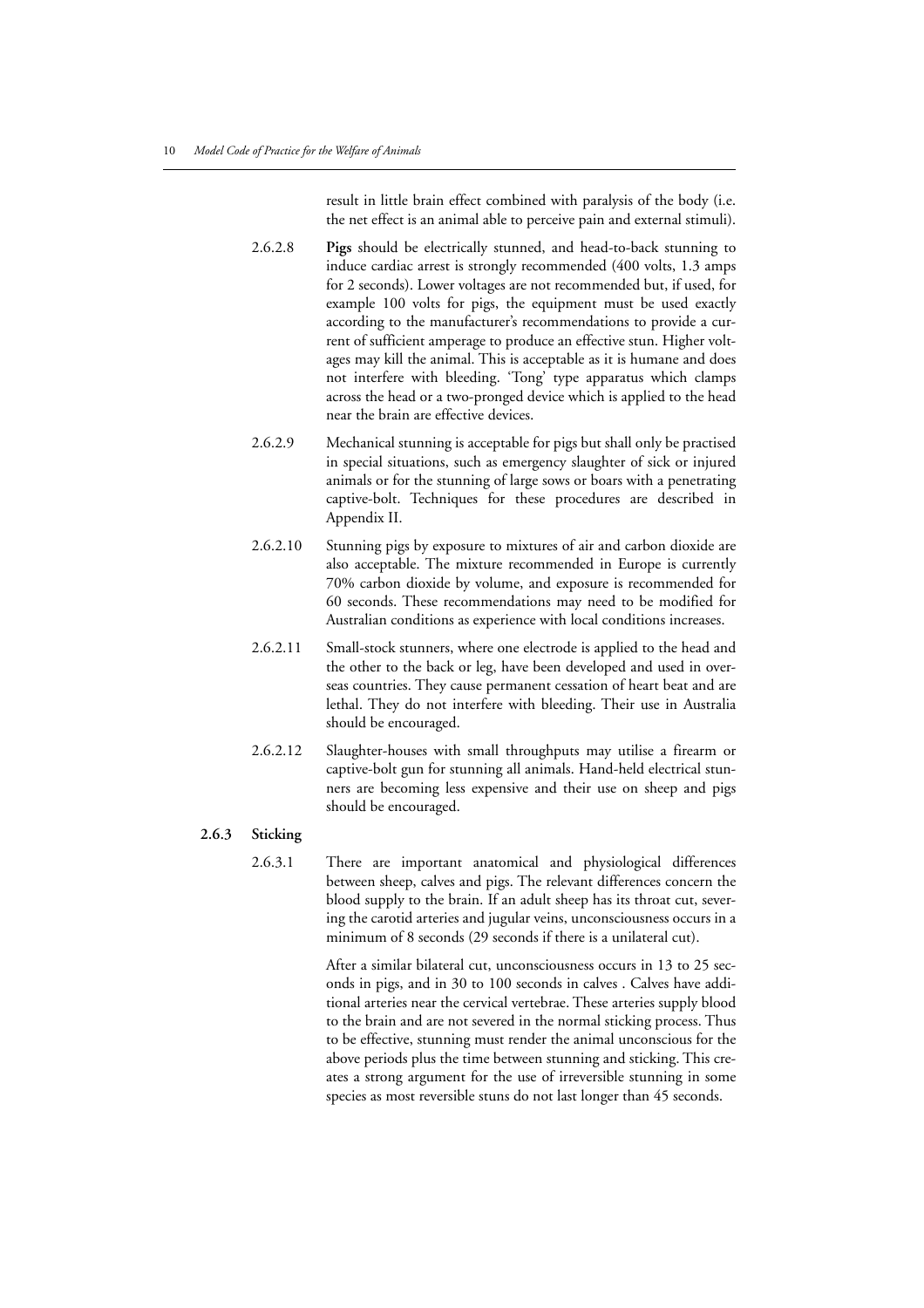- 2.6.3.2 All animals which are not irreversibly stunned should be stuck and bled out immediately after stunning to ensure animals do not regain consciousness. The procedure should be performed by a skilled slaughterman using well-maintained equipment. The major blood vessels on both sides of the neck or the larger vessels near the heart must be severed quickly (intrathoracic stick). If they are not completely severed, there is a chance that the animal may regain consciousness.
- 2.6.3.3 The practice of hoisting pigs and calves after electrical stunning and before sticking is not recommended as it may extend the time between these operations and allow return of consciousness. Animals should be stuck before hoisting.

#### **2.7 Deer**

- 2.7.1 Farmed deer cannot be considered completely domesticated, and are intrinsically nervous and excitable animals. Pre-slaughter handling and holding at meatworks should be either eliminated or minimised.
- 2.7.2 Deer should arrive at a slaughtering establishment in a darkened, covered compartment of a vehicle, either group-penned or in a crate of comfortable size. They may be stunned on the vehicle to eliminate further handling and then transferred immediately to the slaughter floor for bleeding. A partition should be provided on the vehicle so that animals being stunned can be separated from the rest of the animals.
- 2.7.3 An alternative method is to unload deer into facilities of suitable dimensions that have been enclosed with hessian or shade-cloth to eliminate most light but allow ventilation. If there is a delay between the time of arrival and slaughtering of the deer, then roofed, darkened and well ventilated pens should be available and used for as short a time as possible. All partitions between pens should be sheeted and high. A stunning box should be positioned between the pen and the slaughter floor. The stunning box may need to be narrowed by inserting a false side. Deer should be stunned in this box individually and bled on the slaughter floor.
- 2.7.4 Stunning should be by a penetrating captive-bolt pistol, or by shooting *(where facilities safely permit this).*
- 2.7.5 Bleeding should be carried out immediately after stunning.

#### **2.8 Knackeries**

- 2.8.1 Welfare aspects of stock on arrival and slaughter at a knackery do not differ from the recommendations for the relevant species in this Code.
- 2.8.2 Knackeries should have yards, holding pens, and stunning and slaughtering facilities which are adequate for the numbers and types of stock being slaughtered there.
- 2.8.3 Animals which, either on arrival or later on, show evidence of sickness, injury, emaciation, debility or distress should be slaughtered immediately as approved by inspection services.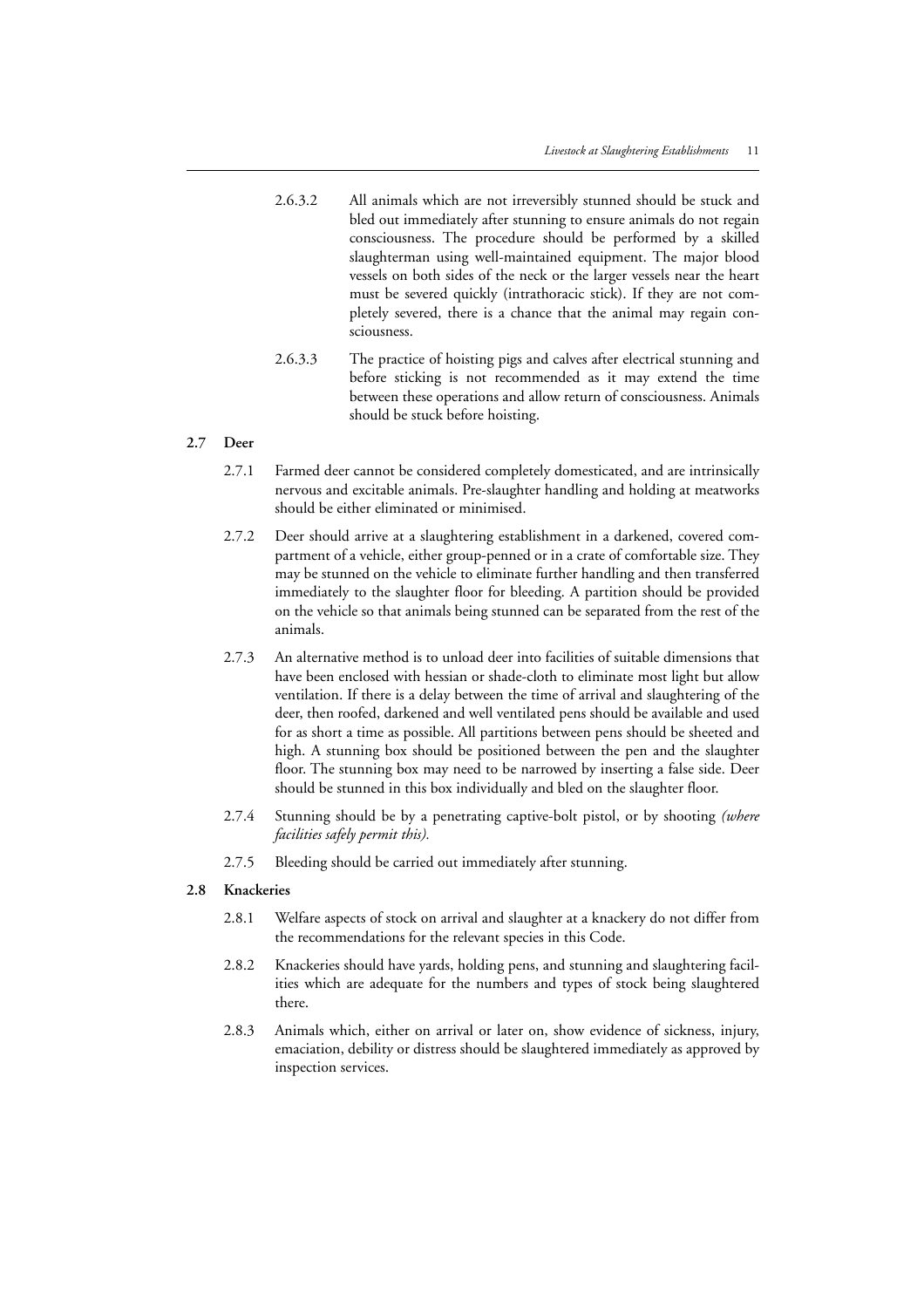2.8.4 When mares with foals at foot are brought to a knackery they should be slaughtered one immediately after the other to avoid unnecessary distress.

#### **2.9 Slaughtering Plant Management**

- 2.9.1 Machinery and equipment should operate efficiently and inspection and repair programs be in place to ensure this.
- 2.9.2 Staff with responsibility for the handling, stunning and slaughter of animals should have access to all relevant equipment and be responsible for ensuring it is effectively maintained. Instructions for the use of equipment, especially electrical stunners should be displayed near the controls. Auxiliary stunning devices should be available in the stunning area at all times in case of equipment failure.
- 2.9.2 When old abattoirs are being modified or new ones are being constructed, management should seek advice on animal welfare aspects inherent in the design e.g. the effects of lairage and laneway design on animal behaviour and ease of stock movement.
- 2.9.4 Staff employed in abattoirs to handle live animals, to stun, to perform bleedingout (manual or automatic), or to shackle animals shall receive instruction or training in the animal welfare aspects of this work.
- 2.9.5 Company quality assurance programs for stunning and slaughter should be instituted to ensure that animal welfare is not compromised. Quality assurance programs should include standard operating procedures to ensure stunning is effective and animals remain insensible to pain or suffering until death has occurred.
- 2.9.7 Quality assurance programs should ensure humane handling of animals and specify corrective action to be taken where poor handling is detected. Poor handling could be detected by the incidence and distribution of bruising or other injuries, or exhibition of fearful or aversive behaviour by animals.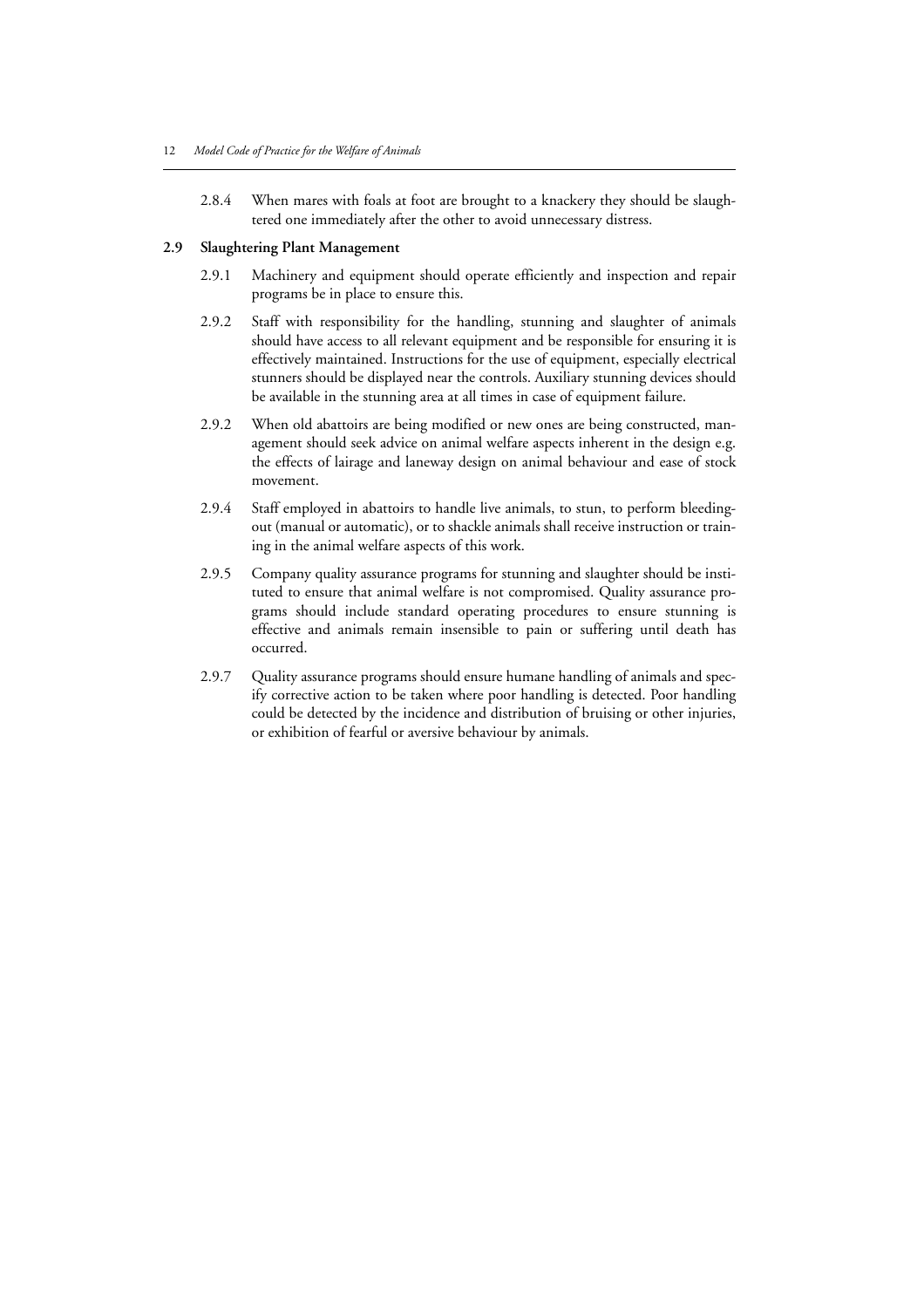## **3 POULTRY**

Poultry is defined as: all species of fowls, ducks, geese, guinea fowl, turkeys, pheasants, partridge, quail and pigeons.

#### **3.1 Pre-Slaughter Holding Facilities and Management**

#### **3.1.1 Pre-slaughter Holding**

- 3.1.1.1 Birds awaiting slaughter at abattoirs, whether in containers on trucks or off-loaded, must be protected from direct sunlight, radiant and reflected heat and adverse weather conditions such as rain or wind. Containers should be unloaded with care to avoid injury or stress to birds. Any birds that escape during unloading should be caught as soon as practically possible.
- 3.1.1.2 Corridors should be formed between stacked crates sufficiently wide to ensure there is adequate ventilation for birds.
- 3.1.1.3 Adequate facilities should be available to cool holding areas and one or more of the following methods may be used:
	- strategically placed fans;
	- fine water misting sprays;
	- water reticulated over the roof of covered areas;
	- blinds, tarpaulins or similar sheeting hung from the roof fascias.
- 3.1.1.4 Consignments of birds awaiting slaughter should be inspected at hourly intervals to ensure that their welfare is adequate and, if distressed, remedial action taken immediately.
- 3.1.1.5 After unloading, any damaged crates shall be rejected for further use until repaired. All crates should be washed to remove soiling, for example, feathers and droppings.

#### **3.2 Holding Time**

3.2.1 All due care shall be taken to ensure birds are not subject to health or welfare problems during or following holding prior to slaughter. The entire process from catching the first bird on the farm to slaughter of the last bird in that consignment at the abattoir should not exceed 24 hours.

#### **3.3 Procedures during Industrial Disputes**

- 3.3.1 If sufficient notice of an industrial dispute is given, management should limit those birds arriving at the processing plant to those already in transit from the farm.
- 3.3.2 When industrial disputes disrupt the operation of a poultry processing plant, so that the total time birds are crated is likely to expose birds to health or welfare risk, then:
	- unions should be consulted and their agreement obtained to process all birds on the premises or in transit to the premises;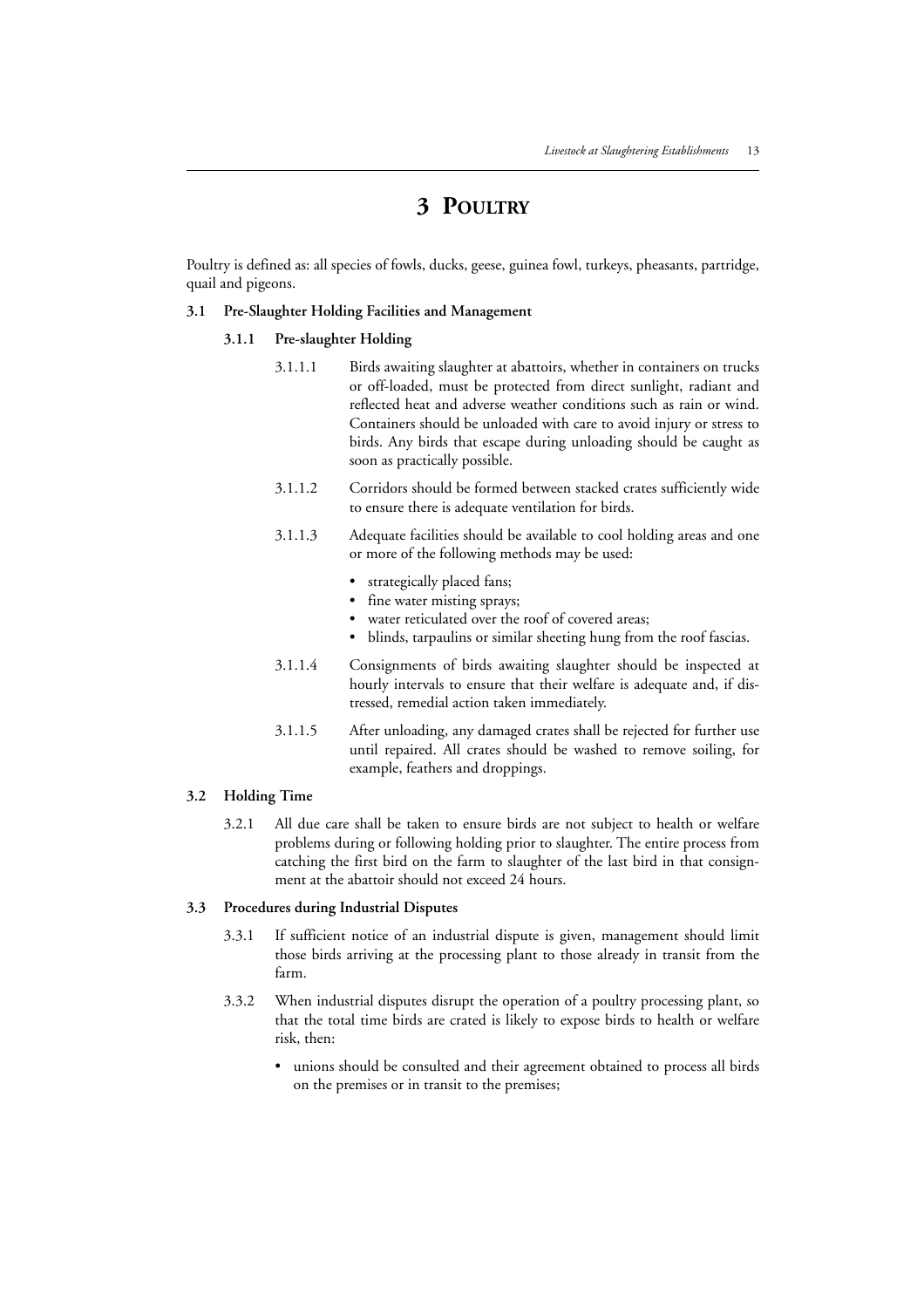- consultations should be held for arrangements to process all birds on the premises or in transit to the premises at other processing plants in the area;
- birds on the premises or in transit to the premises should be released into a shed or sheds with access to feed and water, but only after all parties involved have attempted to realise one of the two preceding ways of having the birds slaughtered.

#### **3.4 Catching and Shackling**

- 3.4.1 Injured birds unloaded from crates should be slaughtered immediately.
- 3.4.2 Facilities and operations should enable birds to be caught and shackled or placed in a bleeding cone humanely. Where bleeding cones or a shackle line are used to restrain birds they should be used in a manner that prevents injuries or bruising and minimize stress to birds.
- 3.4.3 The catchment and shackling of birds in a darkened, purpose built zone should be considered.

The introduction of gas stunning in the meat chicken slaughter process will remove the need for handling and transferring conscious birds from crates to the shackling line.

- 3.4.4 The length of the shackle line from the unloading point to the bleeding trough should be generally accessible to staff so that birds can, if necessary, receive attention.
- 3.4.5 The shackle must be able to accommodate the shanks of birds of different size and weight without causing undue trauma to the birds.
- 3.4.6 Before stunning, birds should be suspended head downwards from shackle lines for a short time (preferably for a minimum of 30 seconds and no longer than three minutes for domestic fowl).
- 3.4.7 Shackle lines should keep birds clear of obstructions.
- 3.4.8 The shackling area should be designed in such a way that birds that have escaped can be collected without being injured or stressed.

#### **3.5 Stunning**

- 3.5.1 Unless birds are killed by decapitation or transection of the spinal cord by cervical dislocation, stunning is required. Stunning should produce immediate insensibility of the bird to pain and suffering. In using the method of stunning which involves immersion of the head and neck in electrified water baths, care should be taken to ensure the wings do not touch the water first. Electrical stunning knives are an acceptable method of stunning birds and are recommended for processing smaller consignments of poultry.
- 3.5.2 Approved stunning procedures must be in place to ensure that a satisfactory level and duration of anaesthesia is achieved consistently.

Gas stunning and killing of poultry is being introduced overseas. Since this can be done before the birds are handled at the abattoir there is potential to reduce stress levels in birds.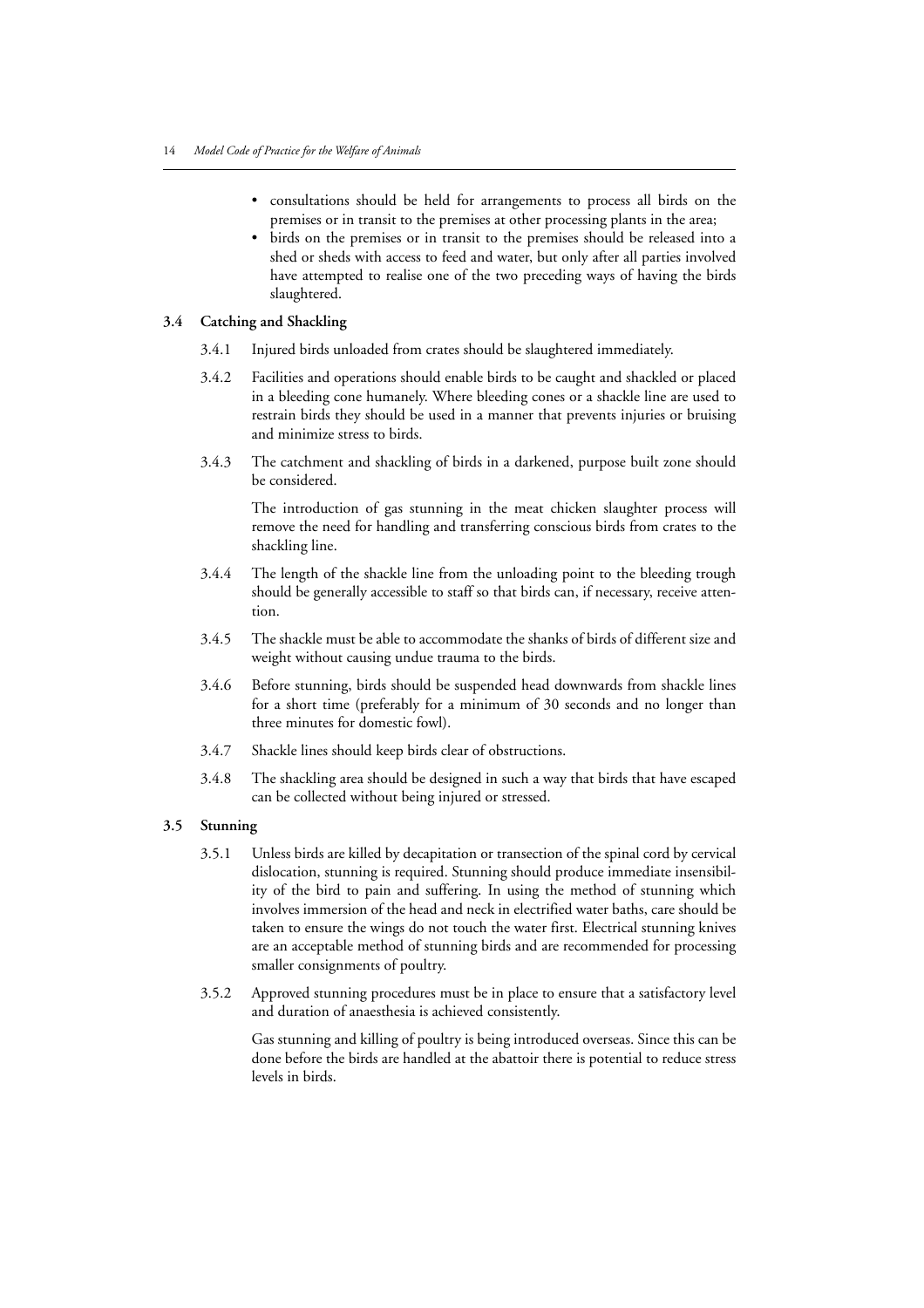It is important to achieve the optimum mix of gases for each species. Overseas progress should be monitored and findings adopted where appropriate.

- 3.5.3 Where electrical stunning is carried out the current must be sufficient to cause the bird to be rendered unconscious immediately and to remain unconscious until it has been killed by bleeding.
- 3.5.4 Any deficiencies in the level of anaesthesia must be addressed without delay.
- 3.5.5 In standard commercial practice where broiler chickens or culled hens are stunned in groups in a water bath a voltage sufficient to produce consistent and effective level of stunning for each bird must be maintained. The duration of contact with the current must be sufficient to render each bird unconscious.
- 3.5.6 Until more reliable criteria are available the effectiveness of stunning should be judged on the basis of the bird undergoing a characteristic electroplectic fit, characterised by:
	- arched neck and head directed vertically;
	- opened eyes;
	- rigidly extended legs and body with constant, rapid muscle tremors;
	- wings close to body short bursts of or restricted wing flapping;
	- and lasting a few seconds before flaccid unconsciousness supervenes.
- 3.5.7 Effective stunning must ensure:
	- effective voltage and earthing;
	- proper adjustment of the water height in the water bath according to the size of the bird;
	- proper construction of the entry ramp;
	- correct immersion of the birds in the water ramp;
	- proper adjustment of the voltage to the age and size of the bird.
- 3.5.8 Ineffective stunning may occur for the following reasons:
	- setting the voltage of the stunner too low;
	- failure to adjust the height of the water bath to the size of bird being stunned;
	- movement of the birds when entering the stunner so that they escape contact with the water bath or do not make proper contact with it. (Such movement can be stimulated by a premature shock if the entry ramp has become wet). A ramp appears to reduce the amount of disturbance shown by the birds when entering the water bath by gradually raising their heads to the level of its edge. A dark tunnel between the shackling and stunning areas may help in calming the birds and reduce head lifting before reaching the water bath;
	- incorrect immersion of the birds in the water bath affecting the path of the electric current through them;
	- variations in the electrical resistance of birds and of different parts of birds, older birds require a higher voltage as the resistance of the scales on the shanks is greater than that of young birds;
	- failure of the stunner to operate at full efficiency or inefficient earthing of the shackle line;
	- variations in the current;
	- variation in the susceptibility of birds to electric shock;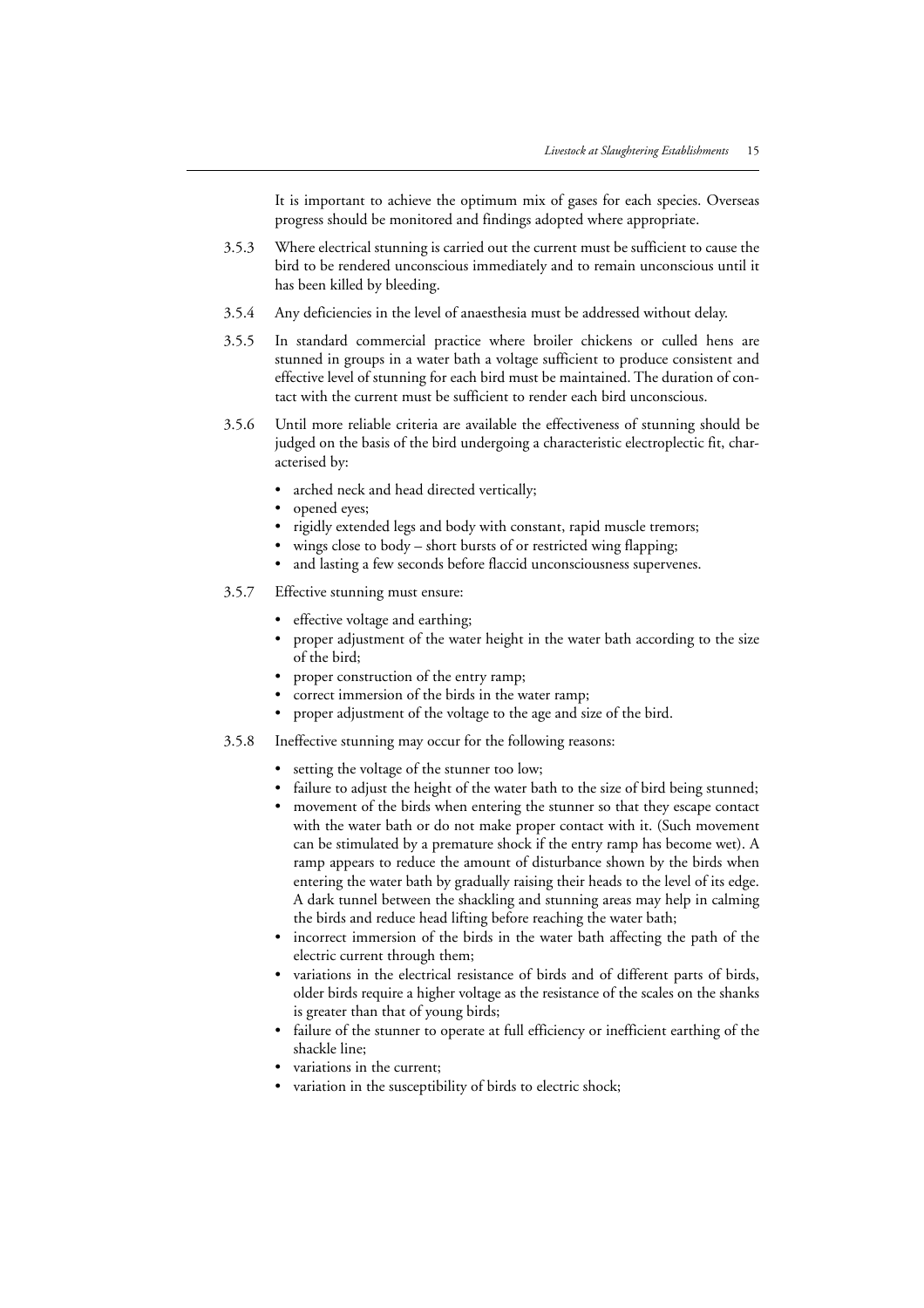- variation in size of birds in a consignment with smaller birds being insufficiently immersed in the water bath.
- 3.5.9 Birds that are not effectively stunned should not be relocated on the shackle. They should be killed immediately by a manual slaughtering method such as decapitation, cervical dislocation or cutting both carotid arteries.
- 3.5.10 Staff should be trained in the emergency procedures that they should follow when faults develop in stunning equipment.
- 3.5.11 In abattoirs handling a range of poultry the appropriate voltage for each type of bird should be used. This information should be displayed near the stunning equipment.
- 3.5.12 Management should ensure that adequate immersion of every bird in the water bath occurs.
- 3.5.13 Stunning equipment should be monitored regularly to ensure that it is delivering adequate current and voltage and that birds are either stunned effectively or killed.
- 3.5.14 Stunning is not considered necessary if poultry are killed by decapitation. Effective stunning for religious slaughter should be encouraged.

#### **3.6 Bleeding-Out**

- 3.6.1 Bleeding-out should commence not more than 15 seconds after stunning.
- 3.6.2 Each abattoir which uses automatic bleeding-out machines must provide, as a back-up measure, an operator trained to manually slaughter poultry.
- 3.6.3 Live birds should never reach the scald.
- 3.6.4 Bleeding-out times prior to immersion for scalding or prior to plucking should not be less than 90 seconds for domestic fowl and 2 minutes for turkeys.

#### **3.7 Slaughtering Plant Management**

- 3.7.1 Machinery and equipment used for handling live birds should be inspected and serviced regularly, to ensure minimum risk to bird health and welfare.
- 3.7.2 Staff with responsibility for handling, stunning and slaughter of live birds should have access to all relevant equipment and responsibility to ensure it is effectively maintained.
- 3.7.3 When old abattoirs are being modified or new ones are being constructed, management should seek advice on animal welfare aspects inherent in the design.
- 3.7.4 Staff employed in abattoirs to handle, shackle, stun or to perform bleeding-out (manual or automatic) of birds should receive instruction or training in the animal welfare aspects of this work.
- 3.7.5 The management should develop contingency plans to ensure birds are neither waiting in crates nor shackled for unduly long periods due to mechanical breakdowns.
- 3.7.6 Company quality assurance programs should include standard operating procedures for stunning and slaughter to ensure that animal welfare is not compro-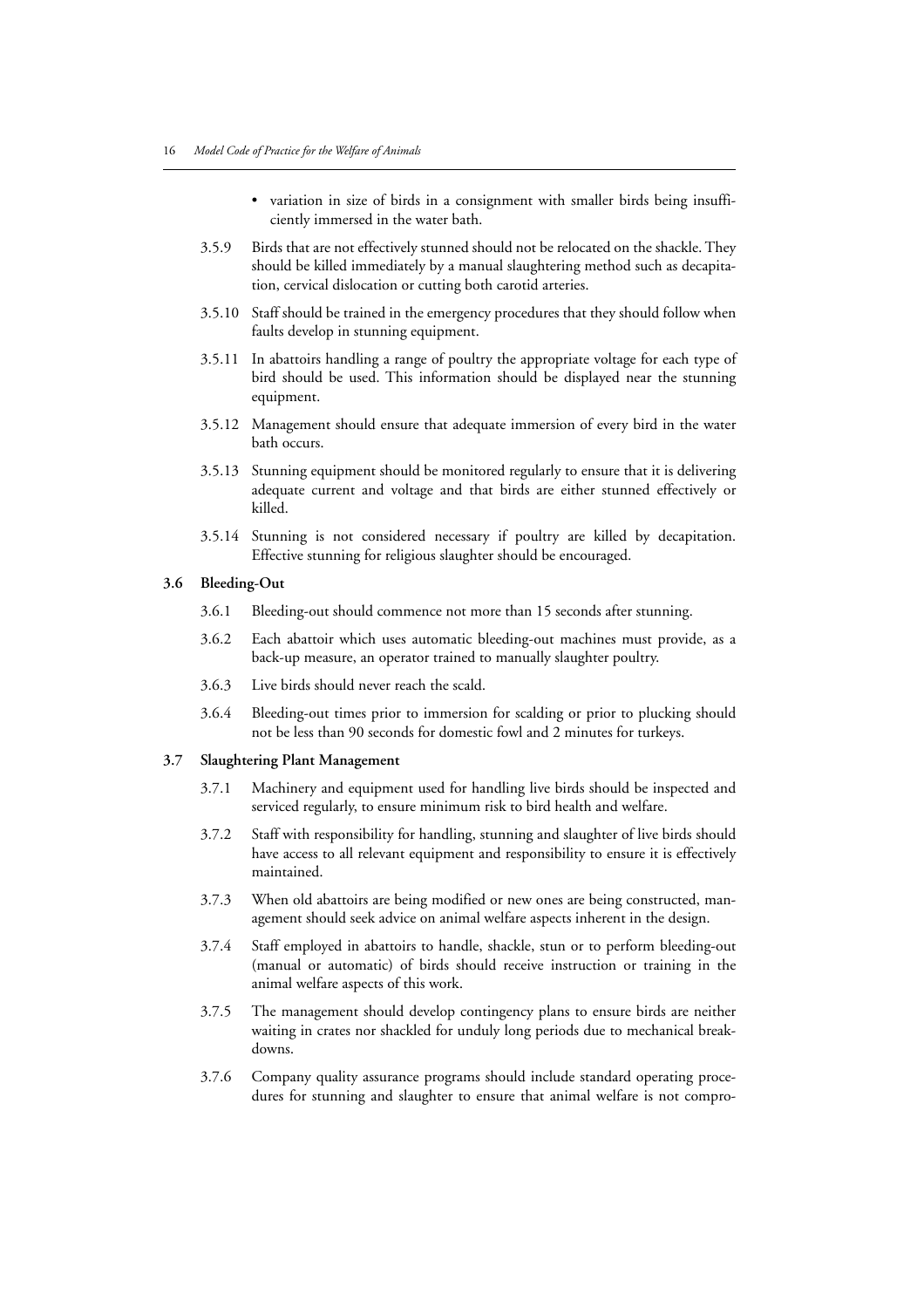mised. The programs should ensure stunning is effective and animals remain insensible to pain or suffering until death has occurred.

- 3.7.7 This could be achieved by refraining from bleeding some animals after stunning and then recording the duration of the tonic and clonic convulsions and the time taken for the animal to exhibit head-raising. These observations could be linked to the duration of the stun-to-stick interval observed in the plant and the observed time to death after stunning and exsanguination. Loss of the pupillary reflex could be used as an indicator of death until a better measure is available. Through this process the possibility of animals regaining consciousness after stunning during the slaughter process should be eliminated. If animals used in quality assurance procedures regain consciousness they should be killed immediately by decapitation, transection of the spinal cord by cervical dislocation, manual cutting of carotid arteries or be returned to the line and slaughtered immediately.
- 3.7.8 Quality assurance programs should ensure humane handling of animals and specify corrective action to be taken where poor handling is detected.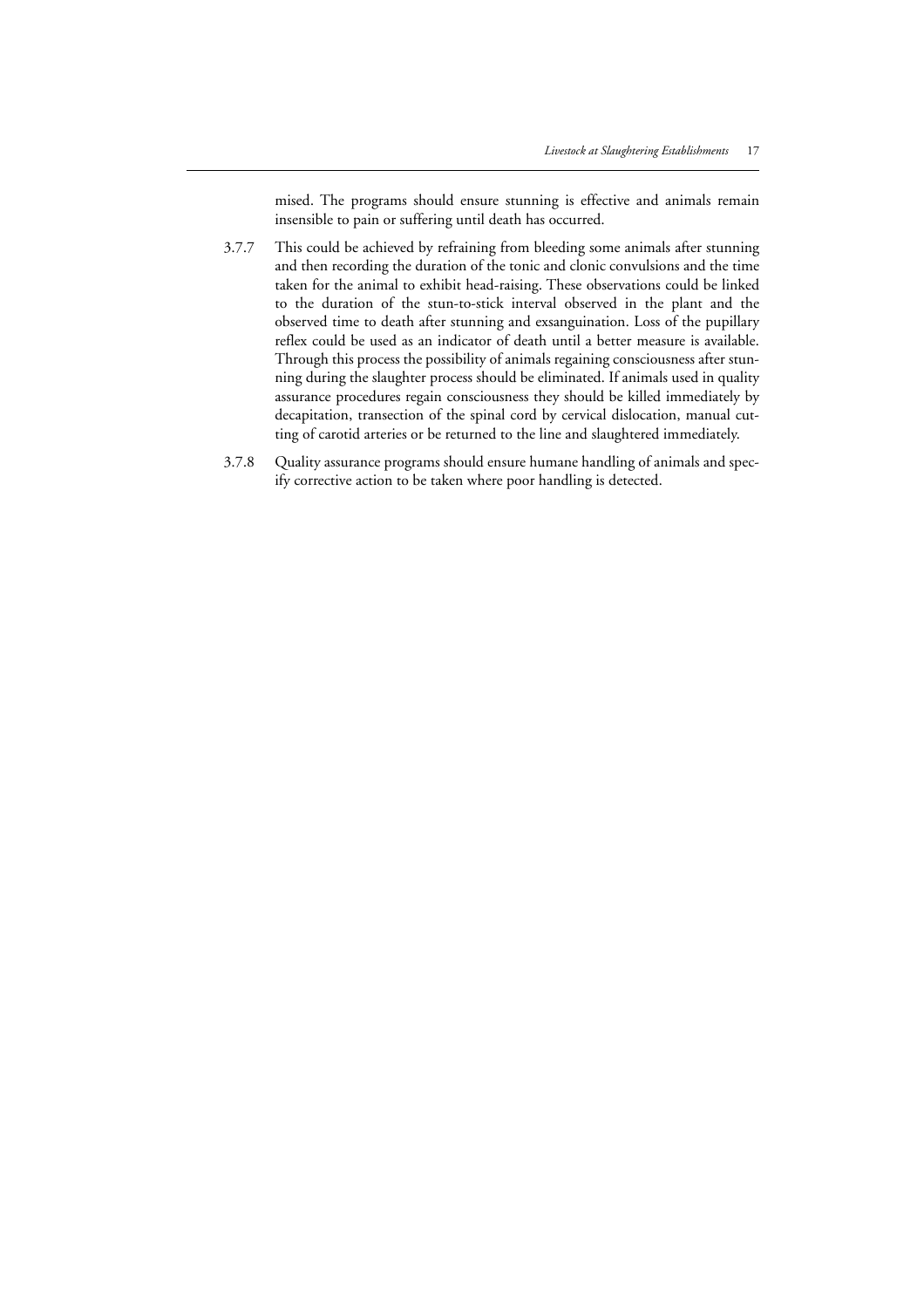## **FURTHER READING**

The following publications are recommended as further sources of information for the management of livestock and slaughtering establishments.

- 1 Model codes of practice for the welfare of animals. Prepared for and endorsed by the Agriculture and Resource Management Council of Australia and New Zealand.
- 2 'Operational guidelines for the welfare of animals at abattoirs and slaughter-houses.' Department of Primary Industries and Energy. Adopted by the Meat Industry Advisory Committee June 1987.
- 3 'Slaughter of stock.' D K Blackmore and M W Delany. Publication No. 118 Foundation for Continuing Education of the New Zealand Veterinary Association, 1988.
- 4 'Livestock handling from farm to slaughter.' Temple Grandin. Australian Government Publishing Service.
- 5 'Survey of abattoir animal survey.' Department of Primary Industries and Energy. First survey 1985, Second survey 1986/87.
- 6 'Australian code of practice for construction and equipment of abattoirs.' Australian Quarantine and Inspection Service. Department of Primary Industries and Energy.
- 7 CSIRO Training videos for the Australian meat industry. 'Good handling makes sense' (Cattle) 'Sheep handling – easy as leading lambs' 'Pig handling – all it takes is a little understanding'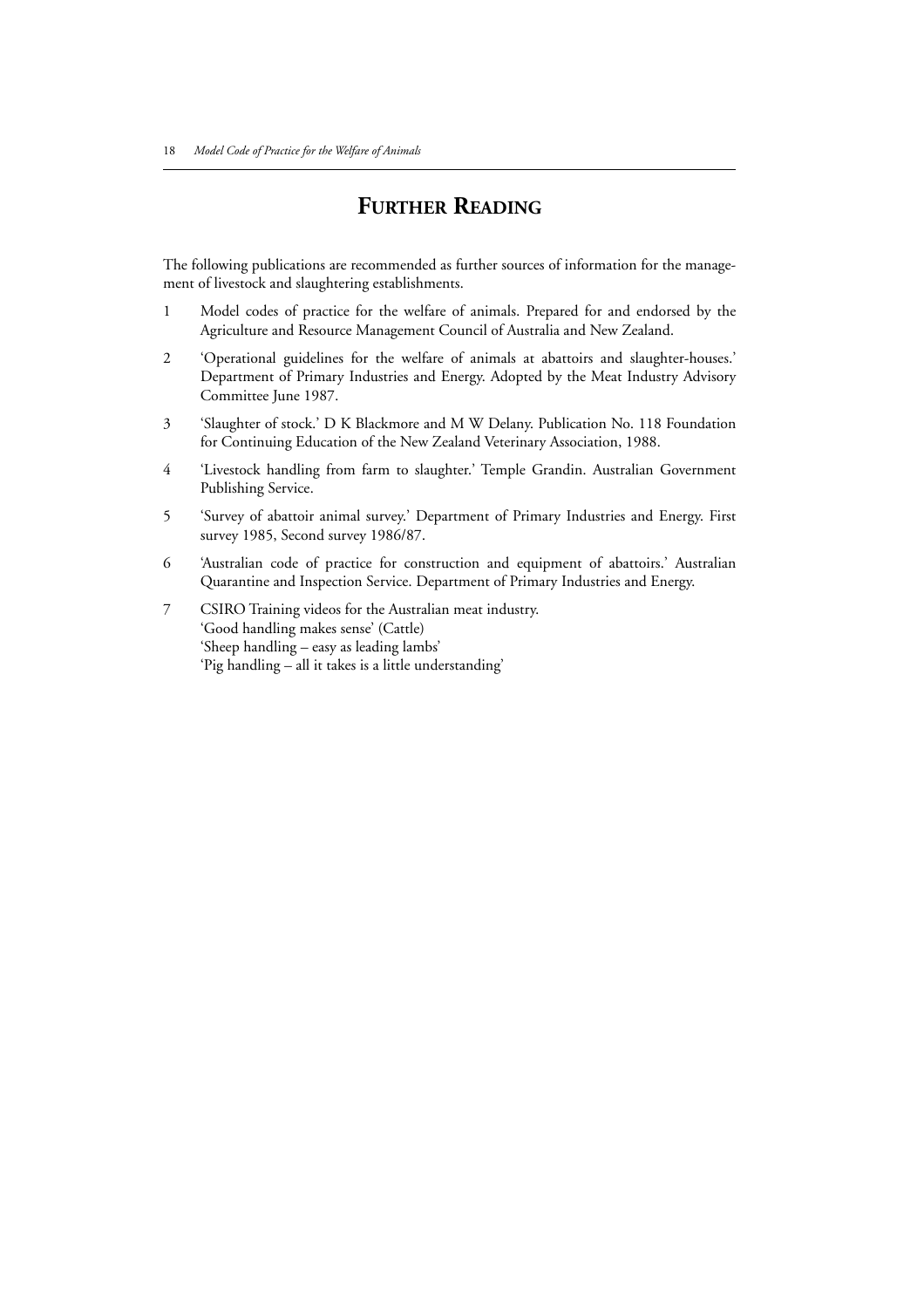## **APPENDIX I**

### **Specification of Unloading Ramps**

- 1 Recommended minimum height of the floor of unloading ramps from ground level.
	- Fixed single deck and lower deck of two-deck ramps. All species – 1 170 mm.
	- Upper deck of two-deck ramps. Cattle – 2 845 mm Sheep, goats, pigs – 2 100 mm
- 2 Recommended minimum internal widths of ramps.
	- Cattle 760 mm
	- Sheep and goats 500 mm
	- Pigs 900 mm (allows 2 pigs side by side).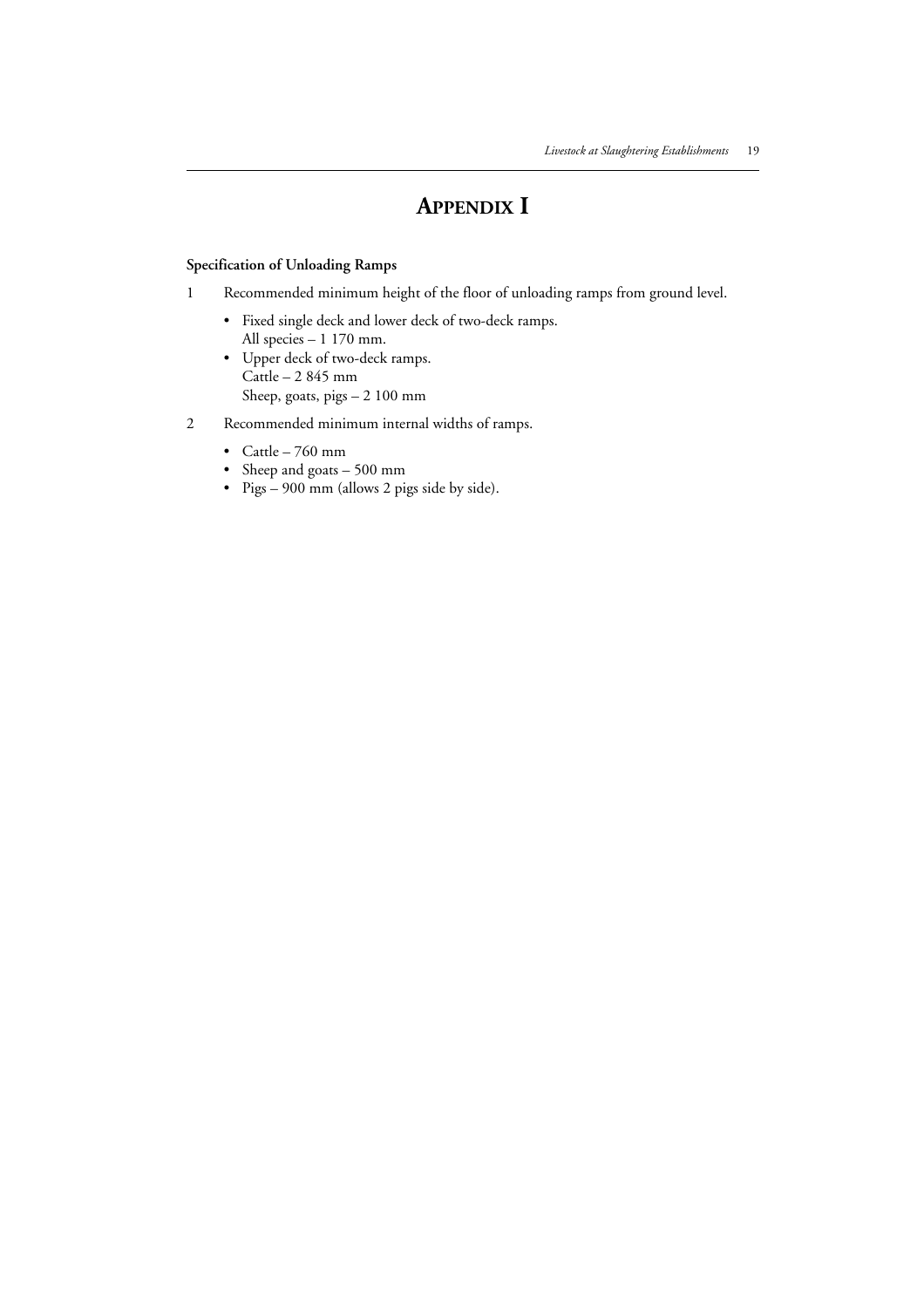## **APPENDIX II**

#### **Emergency Destruction of Livestock**

Previous sections of this code have outlined the humane killing of animals at slaughtering establishments. There may be a need to kill animals on the farm, in transit to slaughtering establishments and at slaughtering establishments prior to them reaching the slaughter floor.

Whilst this task is aesthetically unpleasant to most people, the method of killing shall be effective and cause sudden and painless death for the animal. It is equally important that the animal be handled quietly beforehand to ensure it is not unnecessarily distressed or alarmed.

Emergency slaughter of poultry shall be by transection of the cervical spinal cord by cervical dislocation or decapitation.

#### **1 Use of the Firearm**

- 1.1 The most effective and widely available method of humanely destroying farm livestock is a gunshot to the brain from a close range. There may, however be restrictions on the use of firearms in slaughtering establishments. Under those circumstances assistance should be sought from veterinary practitioners, the RSPCA, Police or State Departmental Authority.
- 1.2 The following aspects of firearms safety should be borne in mind:
	- a .22 calibre rifle or a .32 calibre humane killer pistol is adequate for humane destruction of most animals;
	- any use of firearms is potentially hazardous, particularly in concrete yards where ricochets are an added risk;
	- persons other than the marksman and a handler for the animal, should be cleared from the area or should stand well behind the marksman;
	- never fire while the animal is moving its head; wait patiently for a quiet interval before firing;
	- to provide maximum impact and the least possibility of misdirection the range should be as short as circumstances permit;
	- whilst the humane killer pistol and captive-bolt pistol are designed to be pressed firmly on the head prior to being discharged, it is not safe to do this with a standard rifle or pistol.

#### **2 Use of the Captive-Bolt Pistol**

- 2.1 An alternative to the firearm is to use a captive-bolt pistol, which is safer since a blank cartridge is used. The operator does not have to be a marksman as the instrument's muzzle is firmly pressed against the skull before firing. It must, however, be assumed that the animal has only been stunned and a follow-up method of ensuring death, such as bleeding out is required. Such a stunned animal should not be left unattended until it is dead. Care should be taken when approaching unrestrained livestock, including those in recumbency.
- 2.2 Blank cartridges for the captive-bolt pistol are colour-coded according to the amount of charge they contain. For best results, the manufacturer's recommendations should be followed on the most appropriate blank cartridges for different farm animals. Regular maintenance of the captive-bolt pistol is essential for efficient stunning.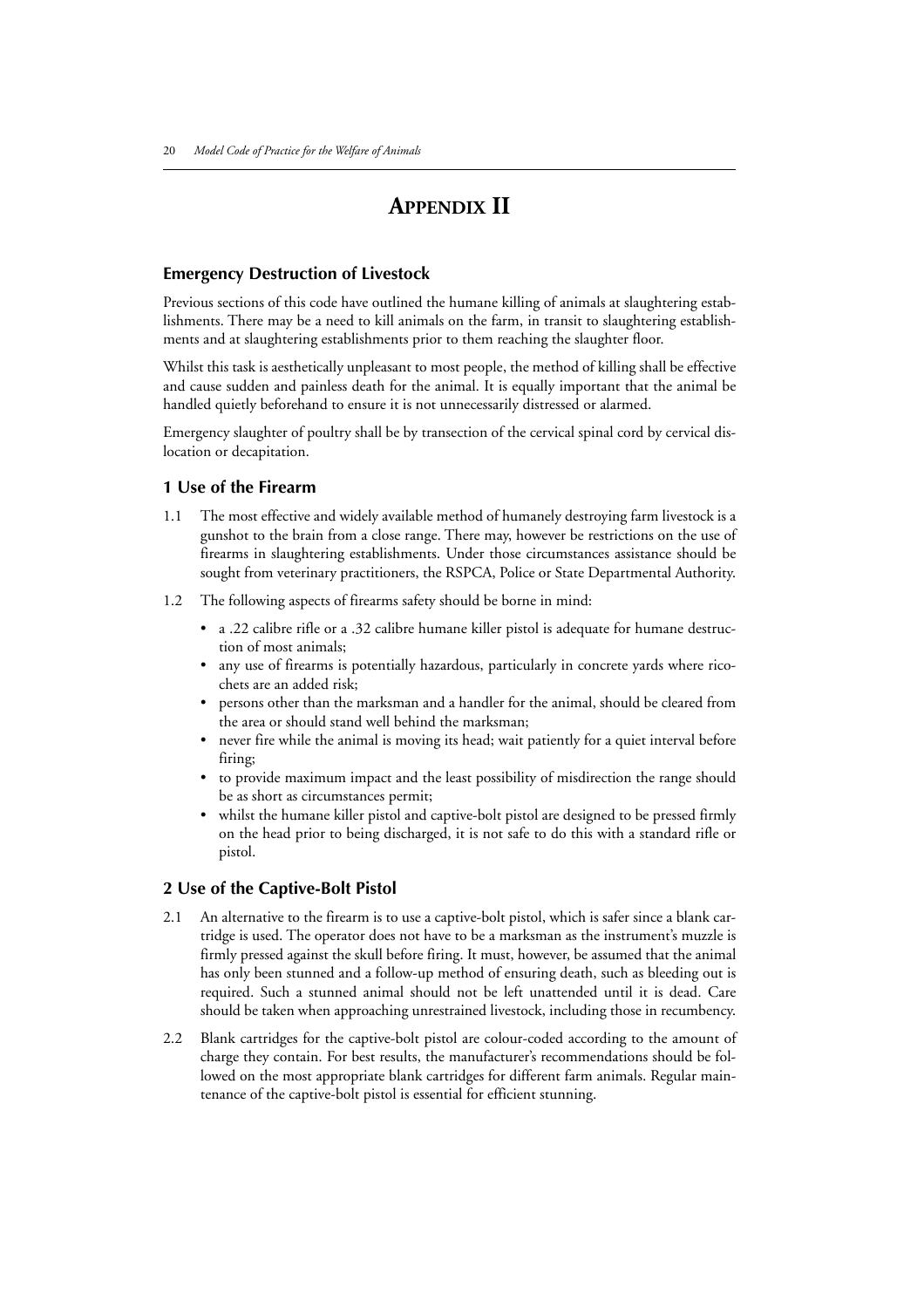### **3 Special Requirements of Stock**

### **3.1 Horses**

- 3.1.1 A head collar or bridle may be put on the animal to enable it to be restrained by an assistant, who must stand out of the line of fire. Restless animals should be blindfolded.
- 3.1.2 Frontal method: the captive-bolt pistol or firearm should be directed at the point of intersection of diagonal lines taken from the base of each ear to the opposite eye. The bullet should be directed as shown by arrow (b) to ensure the brain is damaged (see Figure 1).



**Figure 1** Humane destruction of horses. **'a'** indicates the recommended position for frontal method. **'b'** indicates direction (shown by arrow) in which bullet should be fired at the target area.

- 3.1.3 Temporal method: only suitable for firearms; the horse is shot from the side so that the bullet enters the skull midway between the eye and the base of the ear on the same side of the head. The bullet should be directed horizontally
- 3.1.4 Only a suitably-designed captive-bolt pistol should be used to destroy horses. The manufacturer's instructions must be followed for best results. Major blood vessels of the neck should be severed as soon as possible, taking care to avoid injury to the operator caused by the animal's involuntary movements.

#### **3.2 Cattle**

3.2.1 Frontal method: the captive-bolt pistol or firearm should be directed at the point of intersection of lines taken from the lateral nuchal crest to the opposite eye (see Figure 2).



**Figure 2** Humane destruction of cattle. **'a'** indicates recommended position for temporal method (suitable for firearms only). **'b'** indicates recommended position for frontal method (suitable for firearm or captivebolt pistol). **'c'** indicates recommended position for poll method (firearms only).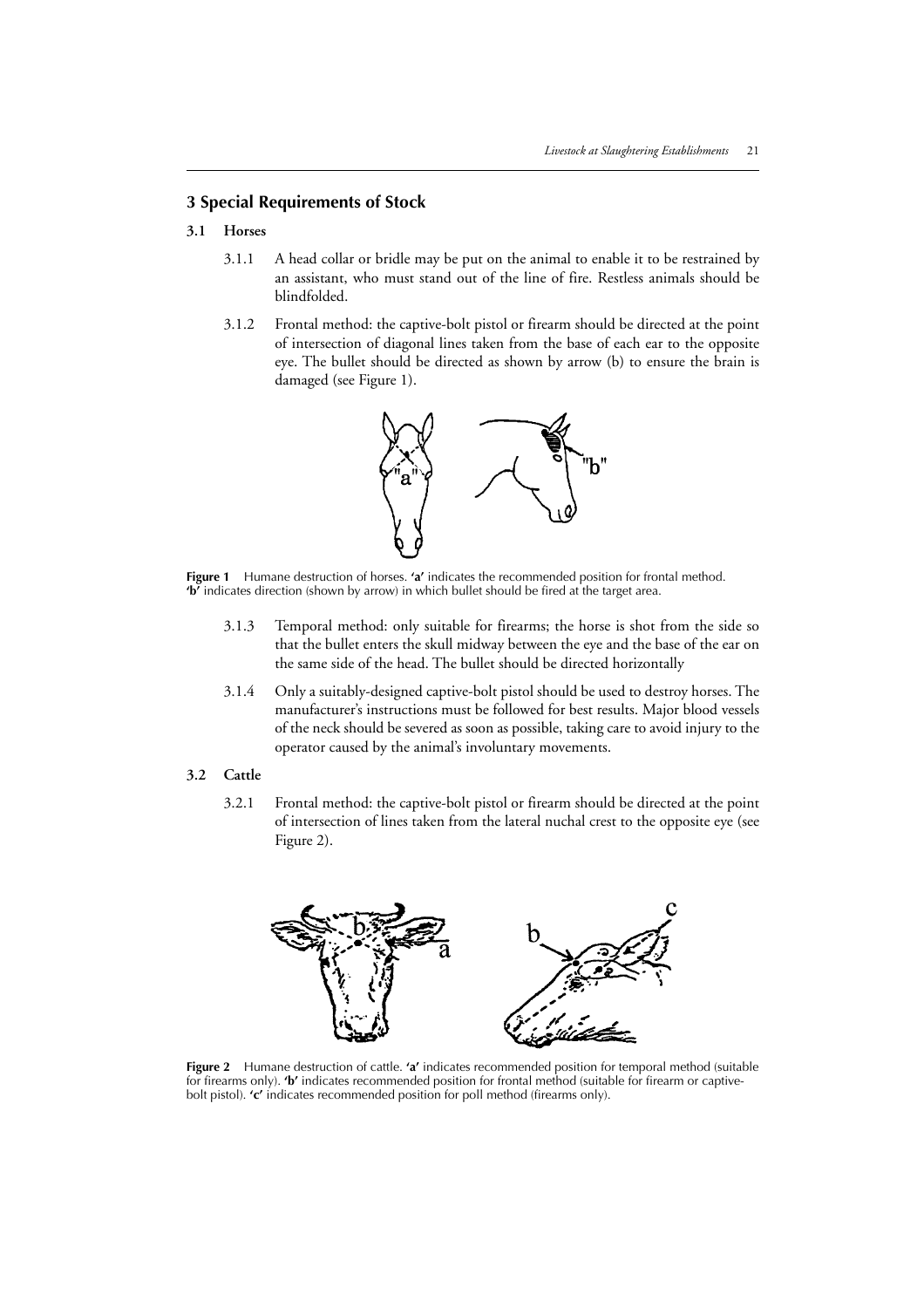- 3.2.2 Temporal method: only suitable for firearms. The animal is shot from the side so that the bullet enters the skull midway between the eye and the base of the ear on the same side of the head. The bullet should be directed horizontally.
- 3.2.3 When the animal has been stunned using a captive-bolt pistol, it should be bled out as soon as it collapses to the ground, by severing the major vessels of the neck. To avoid injury due to the animal's involuntary leg movements, the operator should stand behind the neck.

#### **3.3 Sheep**

#### **3.3.1 Hornless sheep and rams**

- 3.3.1.1 Using a firearm or captive-bolt pistol: the instrument may be placed in any of the three positions illustrated in Figure 3: the poll, top of the head, and frontal positions.
- 3.3.1.2 Poll position the instrument is placed behind the poll and aimed in the direction of the animal's muzzle.
- 3.3.1.3 Top of the head position the instrument is placed at the top of the head and aimed along the midline in the plane of the angle of the jawbone.
- 3.3.1.4 Frontal position the instrument is aimed at a point in the middle of the face just above the level of the eyes and aiming towards the spine.



**Figure 3** Recommended position and direction of fire for captive-bolt pistol or firearm – Hornless sheep and rams.

### **3.3.2 Horned sheep and rams**

3.3.2.1 Using a captive-bolt may not be suitable, in which case the frontal or poll position may be used (with a firearm). See Figure 4.



**Figure 4** Recommended position and direction of fire for captive-bolt pistol or firearm – Horned sheep and rams.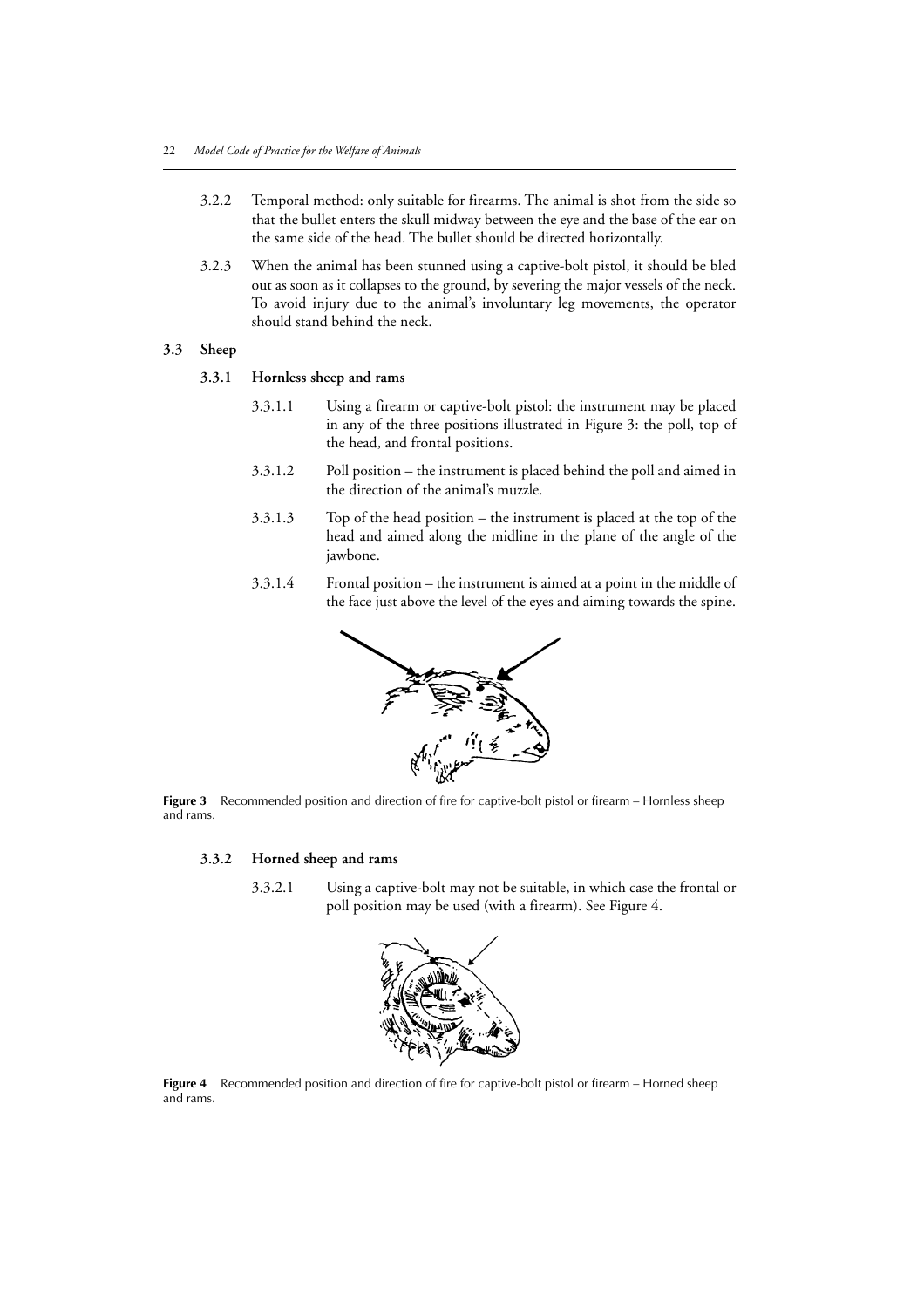3.3.2.2 After the animal has been stunned with a captive-bolt pistol it should be bled out immediately by severing the major blood vessels of the neck.

## **3.4 Pigs**

- 3.4.1 Frontal method: the captive-bolt pistol or firearm should be directed at a point about midway across the forehead and (for adult pigs) about 2 cm above the level of the eyes (Figure 5). When using a firearm, aim horizontally into the skull. See arrow (b) Figure 5.
- 3.4.2 Temporal method: suitable only for firearms. The pig is shot from the side of the head so that the bullet enters the skull at a point midway between the eye and the base of the ear on the same side of the head. The bullet should be directed horizontally into the skull. This method is preferred for adult pigs due to the heavier bone structure of the front of the skull.



**Figure 5** Humane destruction of pigs. **'a'** indicates recommended position for temporal method (suitable for firearm only) **'b'** indicates recommended position for frontal method (suitable for firearm or captive-bolt pistol).

#### **3.5 Goats**

- 3.5.1 Using either a captive-bolt pistol or firearm, direct the instrument to the skull behind the horns as shown by the point of the arrow in Figure 6. Aim the firearm in line with animal's mouth, and take care that no-one is in the line of fire.
- 3.5.2 Kids may also be shot from the front as for cattle (see 3.2.1) however this method is not suitable for mature goats as the brain is located well back in the skull compared to other livestock.



Figure 6 Recommended position and direction of fire for captive-bolt pistol or firearm – Goats.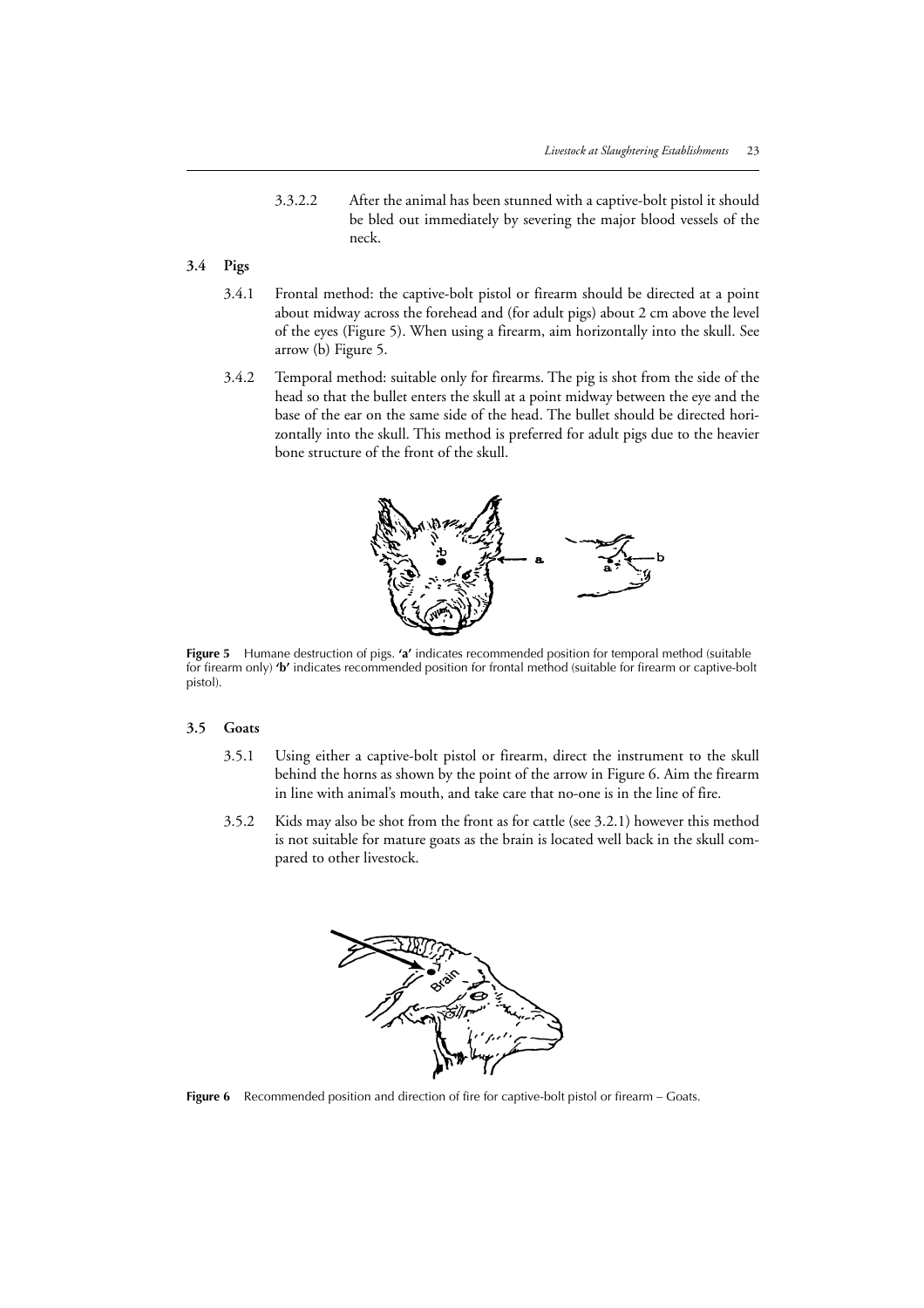#### **3.6 Deer**

- 3.6.1 A firearm or captive-bolt pistol should be directed at the forehead where lines taken from the base of each ear to the opposite eye intersect. A firearm should be fired horizontally into the forehead.
- 3.6.2 If the deer are disturbed when approached from the front, an equally effective method is to fire the instrument through the skull just behind the base of the antlers. A firearm should be aimed in line with the animal's muzzle.



Figure 7 Recommended positions and direction of fire for captive-bolt pistol or firearm – Deer.

### **4 Emergency Slaughter by Bleeding Out Sheep and Goats without Pre-Stunning**

- 4.1 Bleeding out of sheep and goats without pre-stunning is a humane alternative method of emergency slaughter, provided it is done by a skilled person using a suitable, sharp knife.
- 4.2 The animal should be laid on its side and the head drawn back. The neck is cut quickly and transversely completely through to the spine just behind the jaw bone. The major blood vessels on both sides of the neck must be severed.
- 4.3 This method is not suitable for calves because an additional blood supply to the brain enables the animal to remain conscious for a considerable time after the throat is cut.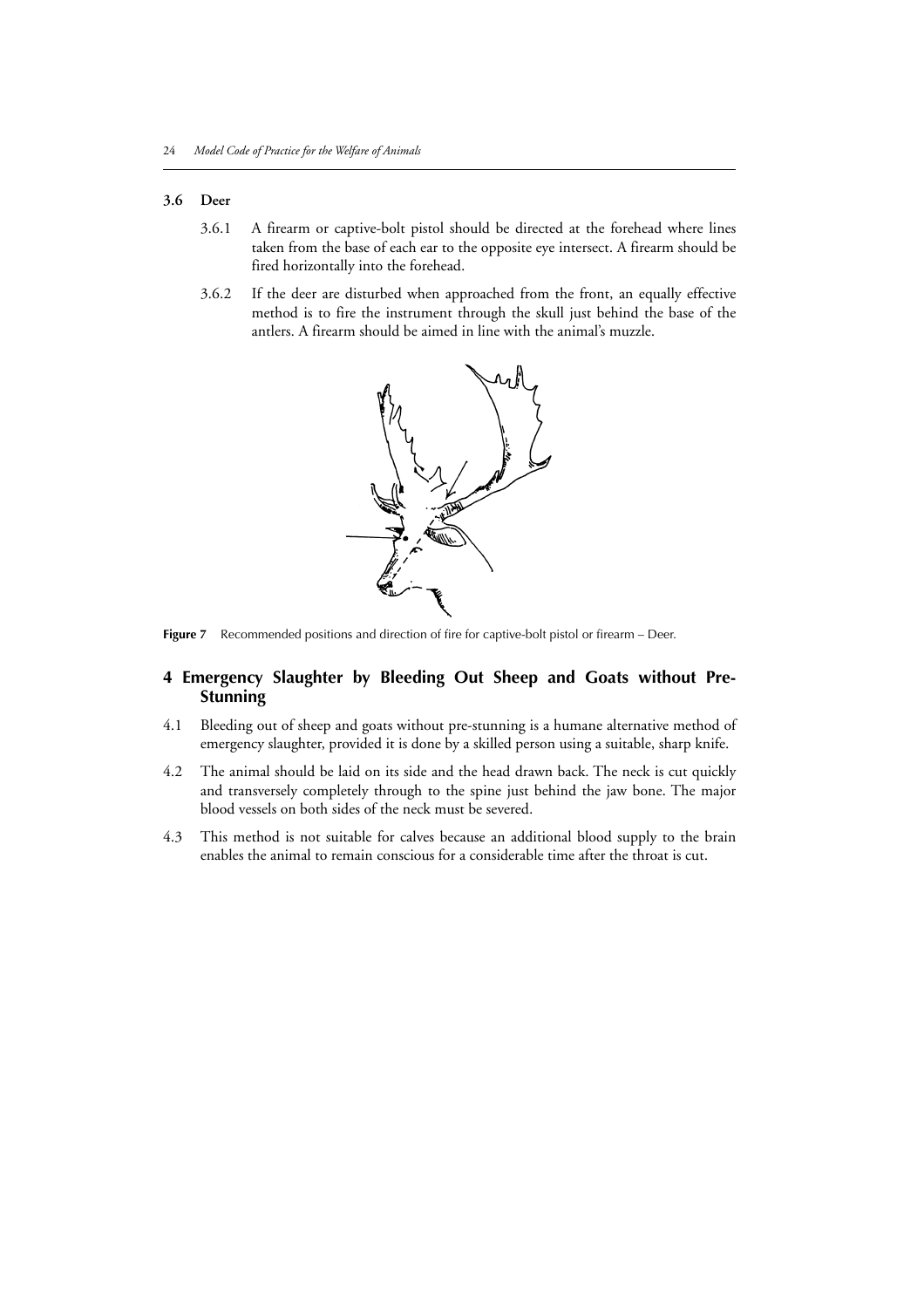## **APPENDIX III**

#### **Working Animals at Abattoirs**

#### **1 Working Animals that may be Present**

- 1.1 For the purposes of maintaining security or assisting livestock handlers in moving livestock, the following working animals may be present:
	- Judas or leader animals
	- horses
	- dogs

#### **2 Number of Working Animals**

2.1 The number of work animals at an abattoir or slaughter house should be kept to a minimum.

### **3 The Use of Dogs**

- 3.1 Dogs should be controlled and should not cause slaughter animals to be unduly disturbed or excited.
- 3.2 Dogs should not be used to assist in the receival or handling of horses, deer, pigs and young calves.
- 3.3 Where dogs are used to facilitate the movement of slaughter animals, the dogs should be:
	- effectively muzzled;
	- of sound health and be treated routinely to provide freedom from tapeworm infestation.

#### **4 Housing and Restraint of Working Animals**

- 4.1 With the exception of Judas or leader animals, working animals should be accommodated separately from slaughter animals.
- 4.2 Where dogs are not engaged in the handling of slaughter animals or in security activities, they should be
	- securely restrained; or
	- placed in kennels in a location sufficiently distant from slaughter animals to avoid disturbance or excitement of those slaughter animals.

#### **5 Provision of Feed and Water for Working Animals**

- 5.1 Work animals should:
	- be fed in accordance with the requirements of those animals;
	- have access to drinking water when they are not being worked;
	- not be worked for excessive periods without having access to drinking water.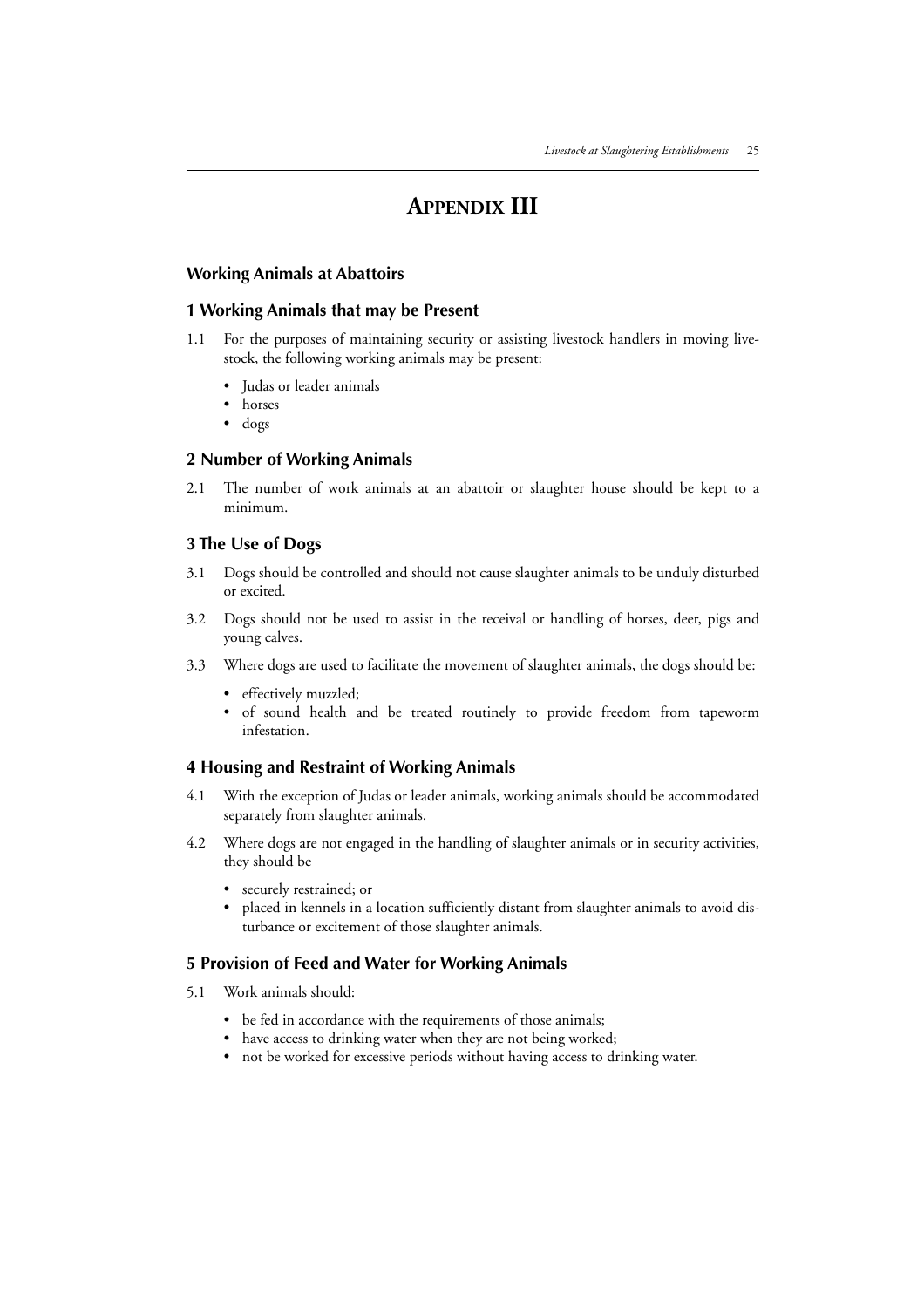## **6 Health of Working Animals**

6.1 Working animals should be maintained free of internal and external parasites, and infectious diseases. This is of particular concern where these could be transmitted to human workers at the site or to slaughter animals. Working animals should receive regular attention from a veterinary surgeon to ensure this state is maintained.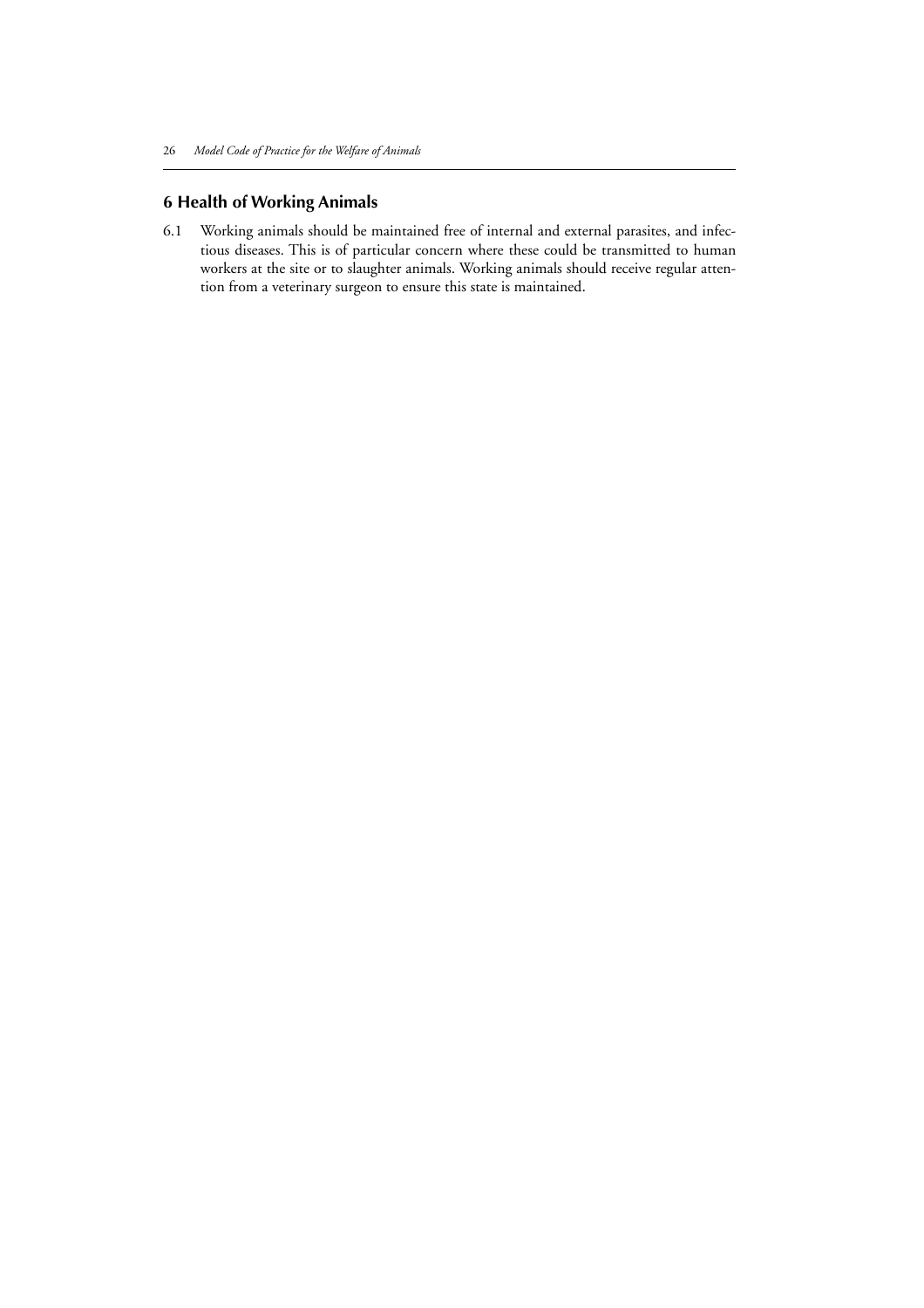## **APPENDIX IV**

### **National Guidelines for Slaughtering Establishments in Australia**

#### **Animal Care Statement**

This document provides details of the manner in which a commercial abattoir indicates compliance with the Commonwealth and/or State/Territory provisions for the Welfare of Animals at Slaughtering Establishments.

#### **1 Purposes**

- 1.1 For owners/managers/operators of commercial abattoirs to formally state their responsibility in animal welfare and to highlight some of the key factors relative to abattoir/slaughterhouse operation; and
- 1.2 To provide documentary evidence to the appropriate State or Territory government animal welfare agency that management is, in fact, addressing this area; and
- 1.3 To provide a document, against which the abattoir's/ slaughter-house's compliance with the provisions can be audited.
- 1.4 To describe the process or procedure to be implemented on an individual abattoir to deal with a particular routine practice or emergency situation in order to ensure that the maximum potential welfare of animals is achieved and the efficiency of the abattoir/slaughterhouse operation is ensured.
- 1.5 Government agencies are nominated in objective 1.2 because of the commercial-in-confidence nature of the information that will be included in the Animal Care Statement (ACS).

### **2 Clarification**

- 2.1 Where the ACS proforma requires a position to be nominated, this refers to the position responsible for an operation, or for implementation of necessary action.
- 2.2 Positions can be identified by the number given on the management chart (see section 3.2).

 $\_$  , and the set of the set of the set of the set of the set of the set of the set of the set of the set of the set of the set of the set of the set of the set of the set of the set of the set of the set of the set of th \_\_\_\_\_\_\_\_\_\_\_\_\_\_\_\_\_\_\_\_\_\_\_\_\_\_\_\_\_\_\_\_\_\_\_\_\_\_\_\_\_\_\_\_\_\_\_\_\_\_\_\_\_\_\_\_\_\_\_\_\_\_\_\_\_\_\_\_\_\_\_\_\_.

#### **3 Animal Care Statement for Slaughtering Establishments**

#### **3.1 Slaughtering Establishment Details**

Name of Slaughtering Establishment: \_\_\_\_\_\_\_\_\_\_\_\_\_\_\_\_\_\_\_\_\_\_\_\_\_\_\_\_\_\_\_\_\_\_\_\_\_\_\_\_\_\_\_\_

Contact Person/Position: \_\_\_\_\_\_\_\_\_\_\_\_\_\_\_\_\_\_\_\_\_\_\_\_\_\_\_\_\_\_\_\_\_\_\_\_\_\_\_\_\_\_\_\_\_\_\_\_\_\_\_\_\_\_

Site Address: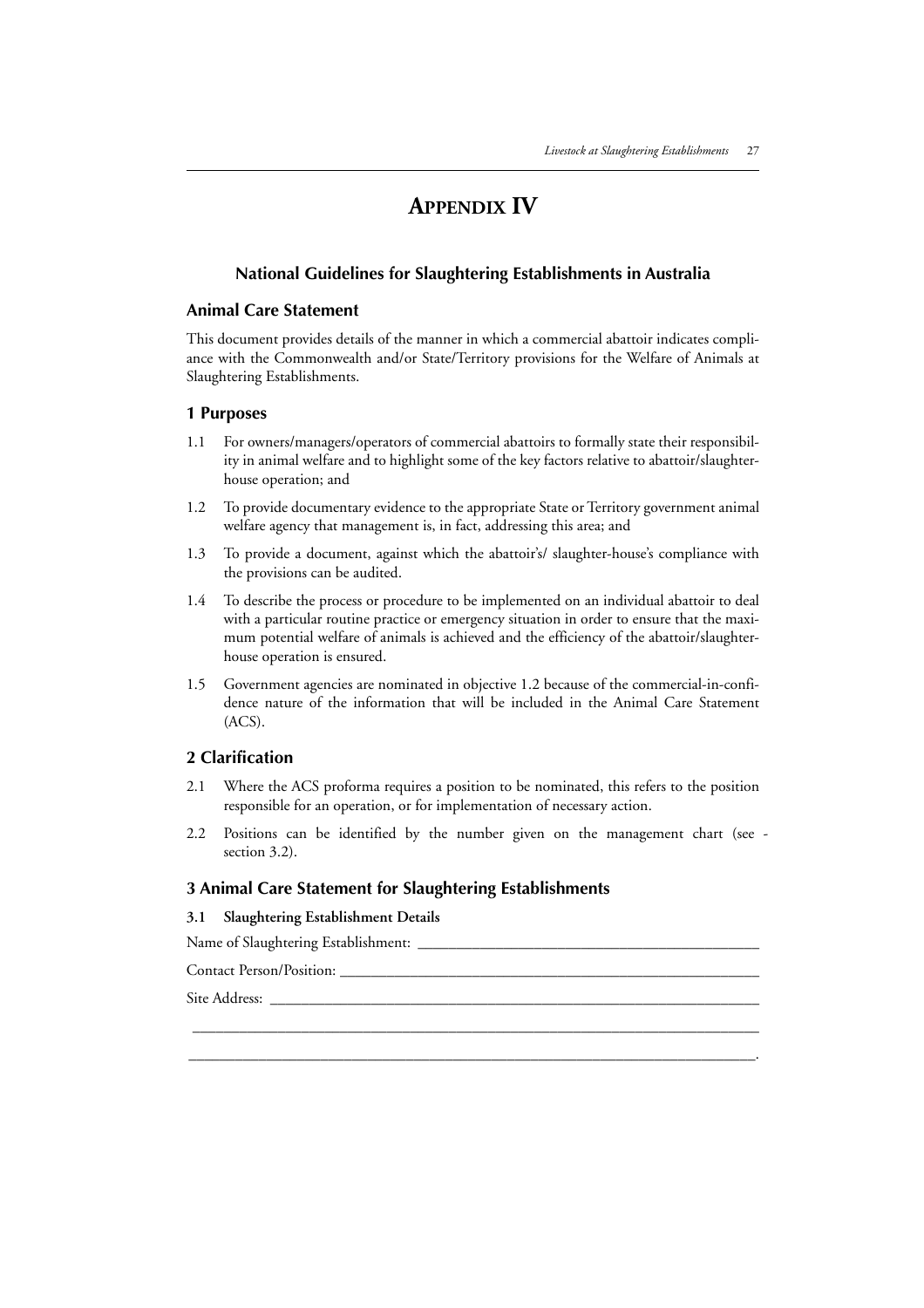| Postal Address:                                                                           |                      |                           |
|-------------------------------------------------------------------------------------------|----------------------|---------------------------|
|                                                                                           |                      |                           |
|                                                                                           |                      |                           |
|                                                                                           |                      |                           |
|                                                                                           |                      |                           |
|                                                                                           |                      |                           |
| 3.2 Management                                                                            |                      |                           |
| 3.2.1 Management Statement                                                                |                      |                           |
| This should include details of size, nature of operation, species of stock for slaughter. |                      |                           |
|                                                                                           |                      |                           |
|                                                                                           |                      |                           |
|                                                                                           |                      |                           |
|                                                                                           |                      |                           |
| 3.2.2 Staff Training                                                                      |                      |                           |
| This should relate to animal welfare issues and handling.                                 |                      |                           |
|                                                                                           |                      |                           |
|                                                                                           |                      |                           |
|                                                                                           |                      |                           |
|                                                                                           |                      |                           |
| 3.2.3 Management Structure                                                                |                      |                           |
|                                                                                           |                      |                           |
|                                                                                           | 1. General Manager   |                           |
|                                                                                           |                      |                           |
| 2. Operations Manager                                                                     | 3. Livestock Manager | 4. Maintenance/Yard Staff |

**NB** This example is for a major operation. Many slaughtering facilities may be much smaller.

5. Chief Slaughterman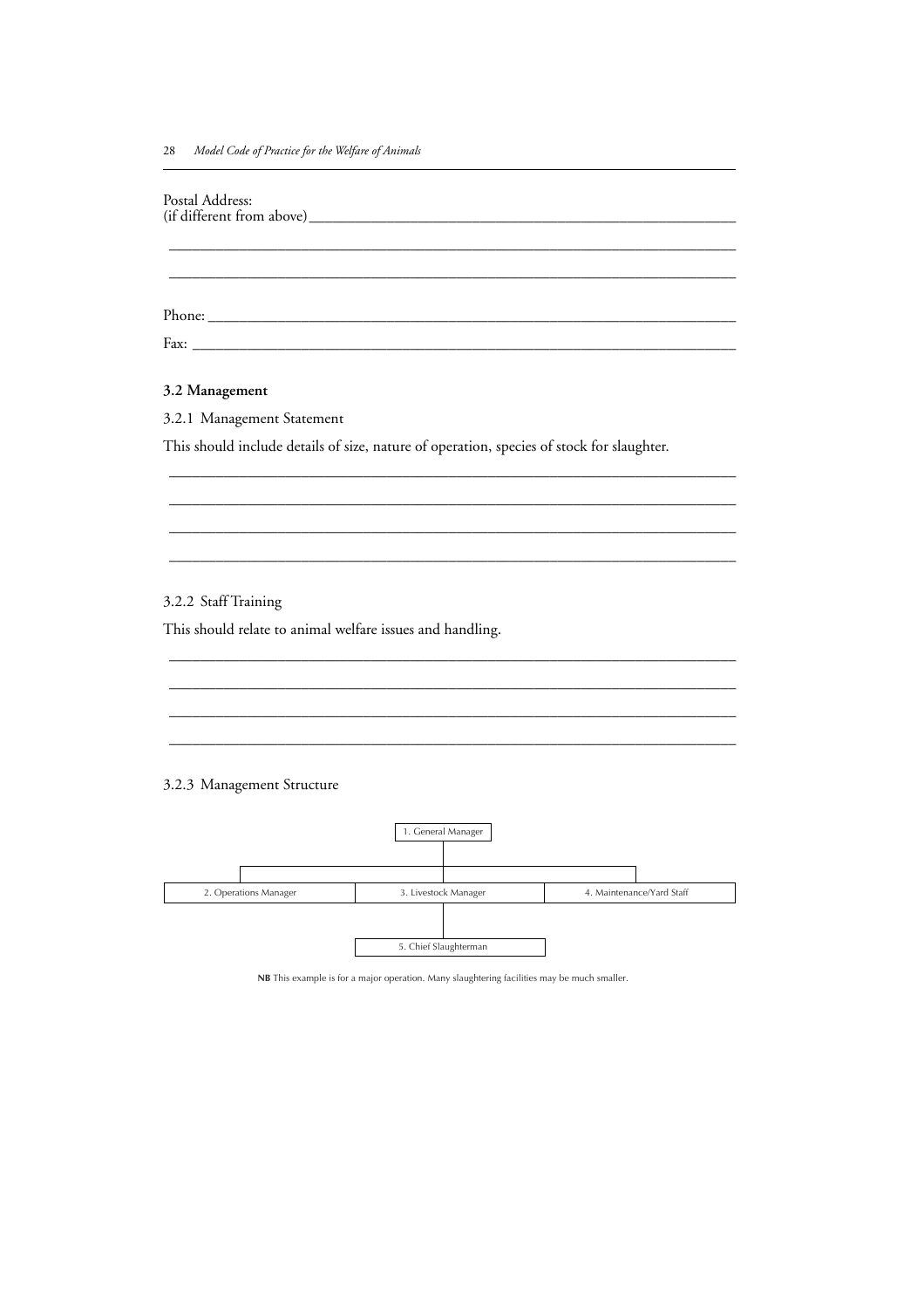| <b>Responsibilities and Procedures</b><br>3.3 |  |  |
|-----------------------------------------------|--|--|
| <b>Facilities</b>                             |  |  |
| 3.3.1 Pens                                    |  |  |
|                                               |  |  |
|                                               |  |  |
|                                               |  |  |
|                                               |  |  |
| Position                                      |  |  |
|                                               |  |  |
|                                               |  |  |
|                                               |  |  |
|                                               |  |  |
| 3.3.2 Fences and Gates:                       |  |  |
|                                               |  |  |
|                                               |  |  |
|                                               |  |  |
|                                               |  |  |
|                                               |  |  |
| 3.3.3 Ramps for unloading of stock:           |  |  |
|                                               |  |  |
|                                               |  |  |
|                                               |  |  |
|                                               |  |  |

3.3.4 Describe the features of facilities in place to take into account specific animal species behaviour and welfare needs (especially design of yards, races and ramps).

Based on your observations of animal behaviour and movement at the works, what improvements are required, if any, to the yards, races and ramps?

 $\_$  , and the set of the set of the set of the set of the set of the set of the set of the set of the set of the set of the set of the set of the set of the set of the set of the set of the set of the set of the set of th  $\_$  , and the set of the set of the set of the set of the set of the set of the set of the set of the set of the set of the set of the set of the set of the set of the set of the set of the set of the set of the set of th

3.3.5 Special facilities and procedures in place to handle injured/disabled/diseased stock.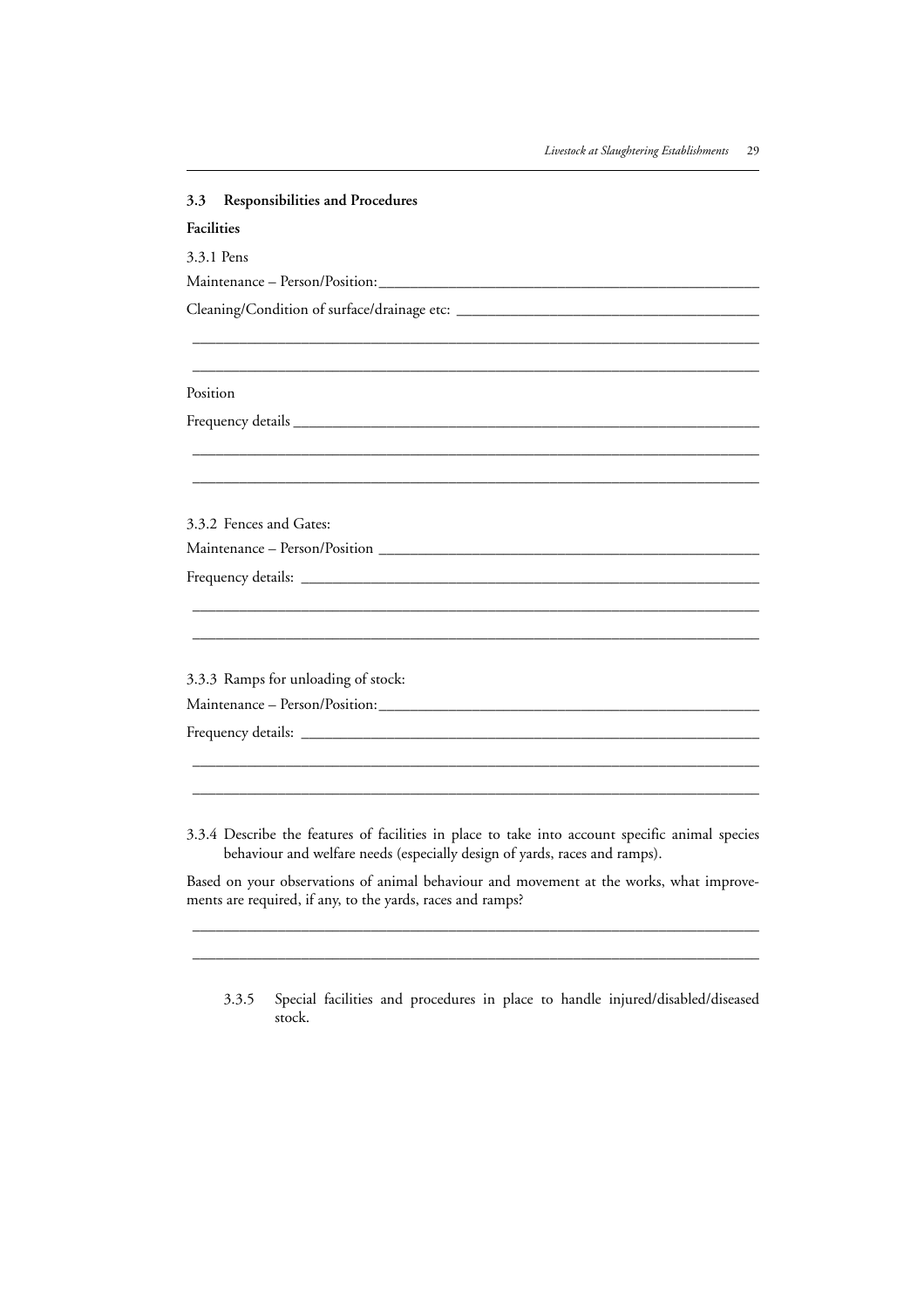1) Stock on arrival

2) Stock in yards

If 'yes' give details; if not available, what alternative procedure is used?

 $\_$  , and the set of the set of the set of the set of the set of the set of the set of the set of the set of the set of the set of the set of the set of the set of the set of the set of the set of the set of the set of th

\_\_\_\_\_\_\_\_\_\_\_\_\_\_\_\_\_\_\_\_\_\_\_\_\_\_\_\_\_\_\_\_\_\_\_\_\_\_\_\_\_\_\_\_\_\_\_\_\_\_\_\_\_\_\_\_\_\_\_\_\_\_\_\_\_\_\_\_\_\_\_\_\_

 $\_$  , and the set of the set of the set of the set of the set of the set of the set of the set of the set of the set of the set of the set of the set of the set of the set of the set of the set of the set of the set of th  $\_$  , and the set of the set of the set of the set of the set of the set of the set of the set of the set of the set of the set of the set of the set of the set of the set of the set of the set of the set of the set of th  $\_$  , and the set of the set of the set of the set of the set of the set of the set of the set of the set of the set of the set of the set of the set of the set of the set of the set of the set of the set of the set of th

3.3.6 Water troughs:

Maintenance – Person/Position:\_\_\_\_\_\_\_\_\_\_\_\_\_\_\_\_\_\_\_\_\_\_\_\_\_\_\_\_\_\_\_\_\_\_\_\_\_\_\_\_\_\_\_\_\_\_\_\_\_

Cleaning – Person/Position: \_\_\_\_\_\_\_\_\_\_\_\_\_\_\_\_\_\_\_\_\_\_\_\_\_\_\_\_\_\_\_\_\_\_\_\_\_\_\_\_\_\_\_\_\_\_\_\_\_\_\_\_

Frequency details: \_

3.3.7 Detail the routine for holding, watering and feeding stock prior to slaughter.

Position:\_\_\_\_\_\_\_\_\_\_\_\_\_\_\_\_\_\_\_\_\_\_\_\_\_\_\_\_\_\_\_\_\_\_\_\_\_\_\_\_\_\_\_\_\_\_\_\_\_\_\_\_\_\_\_\_\_\_\_\_\_\_\_\_\_\_\_

Detail procedures for feeding and holding stock prior to slaughter:

3.3.8 Shelter Provisions:

Is it provided? \_\_\_\_\_\_ Yes \_\_\_\_\_\_ No

Are fans or misters provided? \_\_\_\_\_\_ Yes \_\_\_\_\_\_ No

If yes, advise details (natural, artificial, type – eg, windbreak, shade etc and area involved). If no, why do you consider it is not required?

 $\_$  , and the set of the set of the set of the set of the set of the set of the set of the set of the set of the set of the set of the set of the set of the set of the set of the set of the set of the set of the set of th  $\_$  , and the set of the set of the set of the set of the set of the set of the set of the set of the set of the set of the set of the set of the set of the set of the set of the set of the set of the set of the set of th  $\_$  , and the set of the set of the set of the set of the set of the set of the set of the set of the set of the set of the set of the set of the set of the set of the set of the set of the set of the set of the set of th

 $\_$  , and the set of the set of the set of the set of the set of the set of the set of the set of the set of the set of the set of the set of the set of the set of the set of the set of the set of the set of the set of th  $\_$  , and the set of the set of the set of the set of the set of the set of the set of the set of the set of the set of the set of the set of the set of the set of the set of the set of the set of the set of the set of th

#### **3.4 Livestock Management**

3.4.1 Veterinary Service available, on site:\_\_\_\_\_\_ Yes \_\_\_\_\_\_ No

If no, what is the alternative arrangement (i.e. contract, on-call, or other)? Give details, including name of veterinary practice on call.

 $\_$  , and the set of the set of the set of the set of the set of the set of the set of the set of the set of the set of the set of the set of the set of the set of the set of the set of the set of the set of the set of th  $\_$  , and the set of the set of the set of the set of the set of the set of the set of the set of the set of the set of the set of the set of the set of the set of the set of the set of the set of the set of the set of th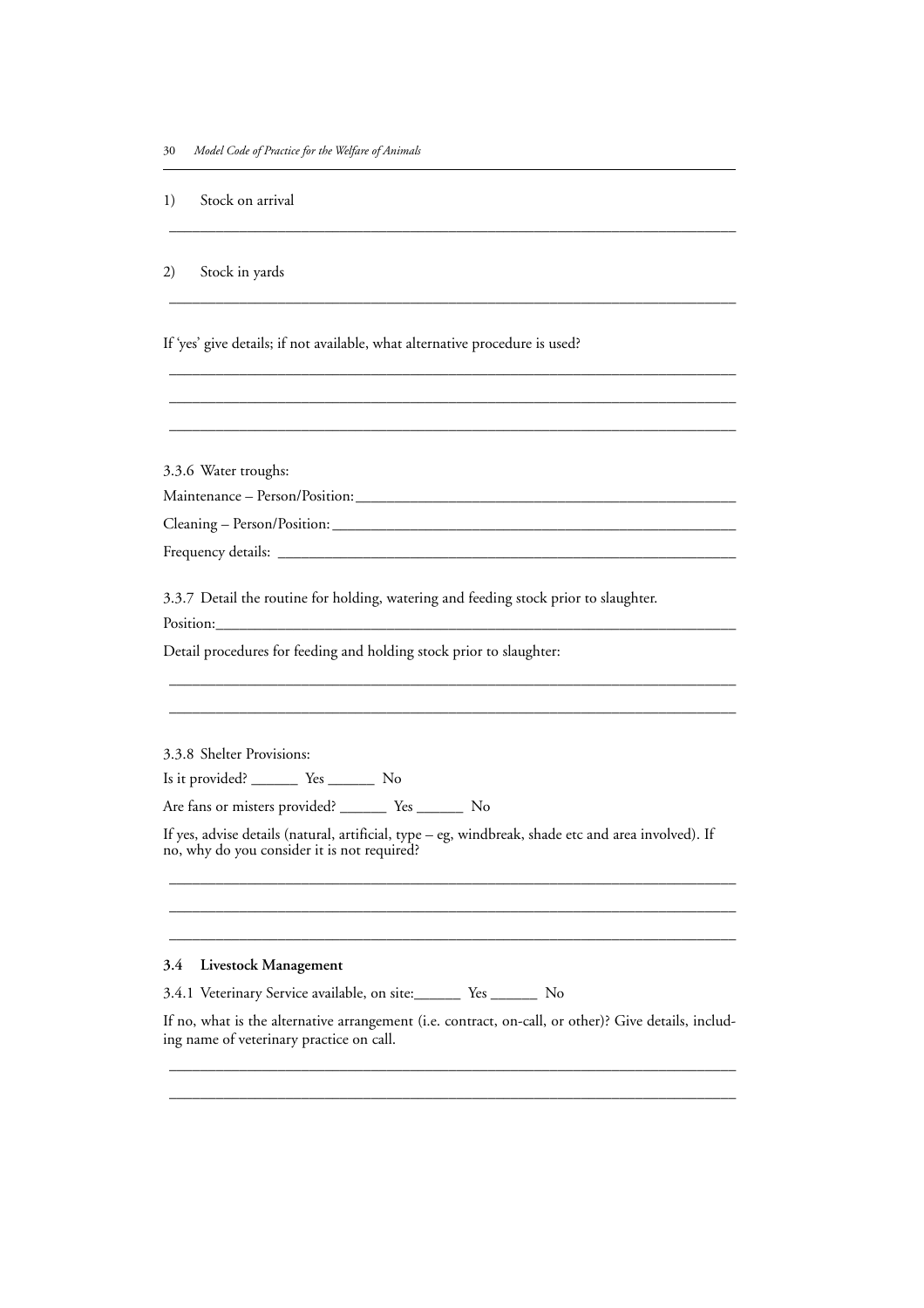| 3.4.2 Surveillance of live animals during the holding period (including weekends and public<br>holidays)                                                                             |  |  |  |
|--------------------------------------------------------------------------------------------------------------------------------------------------------------------------------------|--|--|--|
|                                                                                                                                                                                      |  |  |  |
|                                                                                                                                                                                      |  |  |  |
| 3.4.3 What procedure is used to ensure that arrangements are in place for the safe out-of-hours<br>reception and unloading of consignments and dealing effectively with emergencies? |  |  |  |
|                                                                                                                                                                                      |  |  |  |
| What procedure is used to ensure that there is a worker on site when animals arrive after hours?                                                                                     |  |  |  |
|                                                                                                                                                                                      |  |  |  |
| <b>Emergency Procedures</b><br>3.5                                                                                                                                                   |  |  |  |
| 3.5.1 Emergency Slaughter                                                                                                                                                            |  |  |  |
|                                                                                                                                                                                      |  |  |  |
| Details of contingency plans:                                                                                                                                                        |  |  |  |
|                                                                                                                                                                                      |  |  |  |
| 3.5.2 Extreme Weather                                                                                                                                                                |  |  |  |
|                                                                                                                                                                                      |  |  |  |
| Details of contingency plans:                                                                                                                                                        |  |  |  |
|                                                                                                                                                                                      |  |  |  |
|                                                                                                                                                                                      |  |  |  |
| 3.5.3 Industrial Disputes                                                                                                                                                            |  |  |  |
| Person/Position:                                                                                                                                                                     |  |  |  |
| Details of contingency plans:                                                                                                                                                        |  |  |  |
|                                                                                                                                                                                      |  |  |  |
|                                                                                                                                                                                      |  |  |  |
|                                                                                                                                                                                      |  |  |  |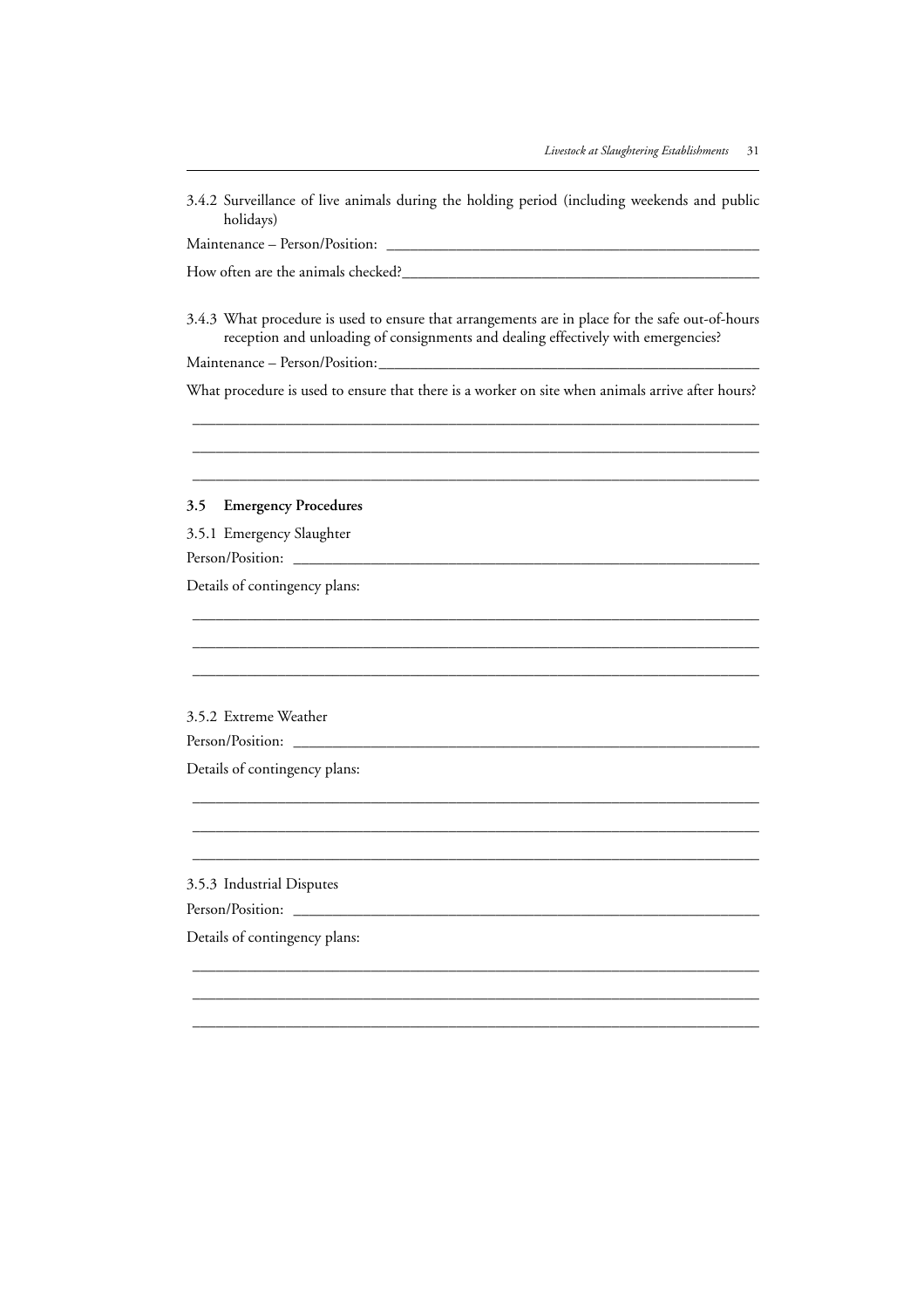3.5.4 Electrical Breakdown

Person/Position:

Details of contingency plans:

3.5.5 Fire

Details of contingency plans:

3.5.6 Handling of Escaped Animals

Person/Position: \_\_\_\_\_\_

Details of contingency plans:

### 3.6 Stunning Operation

3.6.1 Equipment, including fire arms, if used

Person/Position:

Maintenance Position: \_\_\_\_\_\_\_

Frequency of checking and cleaning:

3.6.2 Chief Operators/Stunner Qualification/Authorisation: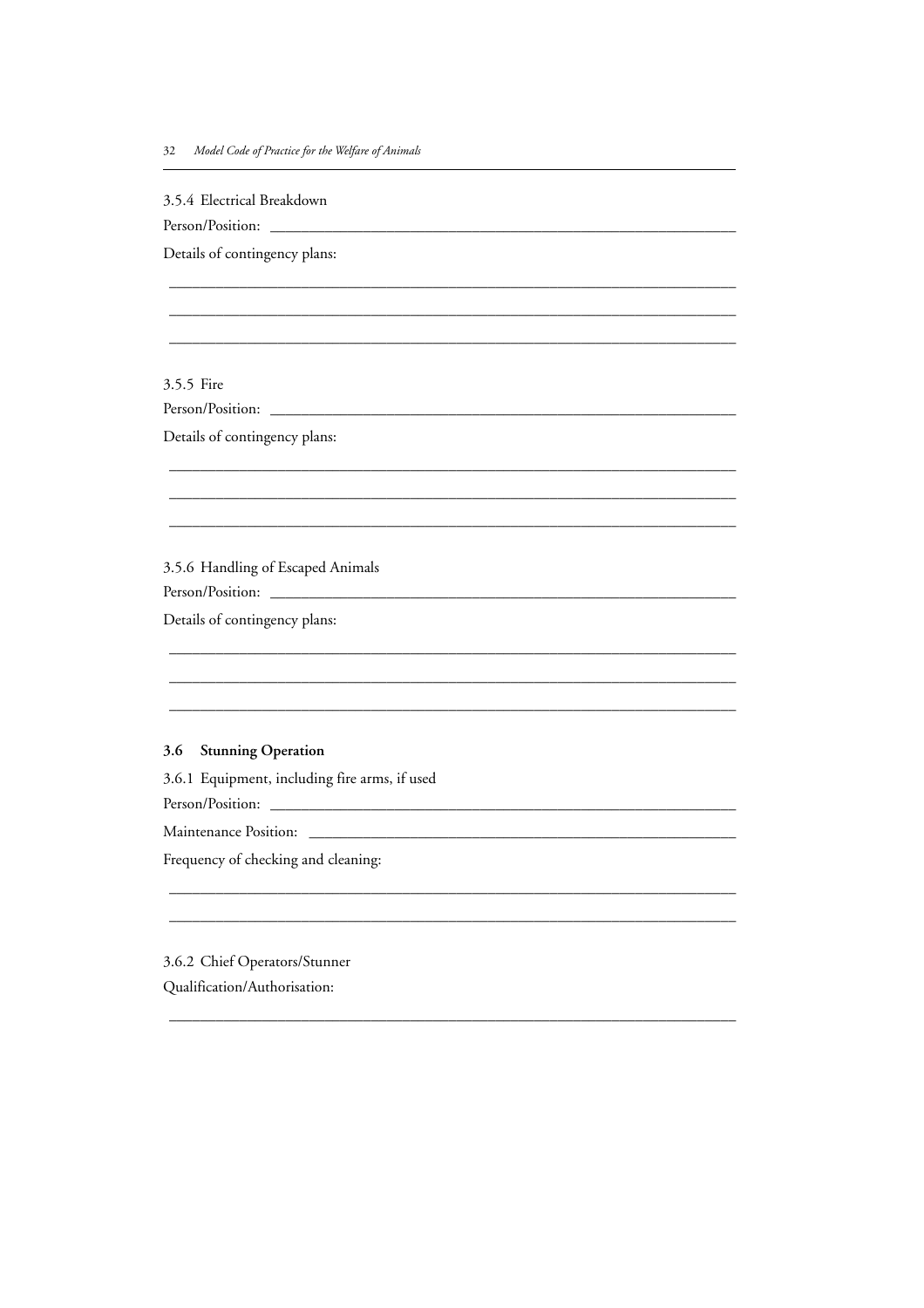| Training:                                                                                                                                                   |  |  |
|-------------------------------------------------------------------------------------------------------------------------------------------------------------|--|--|
|                                                                                                                                                             |  |  |
| 3.6.3 Chief Slaughter Operator                                                                                                                              |  |  |
| Qualification/Authorisation:                                                                                                                                |  |  |
| Training:                                                                                                                                                   |  |  |
|                                                                                                                                                             |  |  |
| 3.6.4 Type of stunning used                                                                                                                                 |  |  |
| If electrical stunning is used, is head-only stunning practised or head-to-back stunning?                                                                   |  |  |
| Detail voltage, amperage and duration of application used to ensure effective stunning.                                                                     |  |  |
| Is batch stunning of animals practised?                                                                                                                     |  |  |
| What is the average time interval between stunning and sticking of animals?                                                                                 |  |  |
| Are animals hoisted prior to sticking? If yes, what procedures are in place to ensure no recovery<br>prior to sticking and permanent loss of consciousness? |  |  |
| If captive-bolt or percussion stunning is used, outline the procedures to ensure effectiveness of<br>stun and procedures to re-stun if necessary?           |  |  |
| If CO <sup>2</sup> stunning is used, outline the procedures to ensure effectiveness of process.                                                             |  |  |

 $\_$  , and the set of the set of the set of the set of the set of the set of the set of the set of the set of the set of the set of the set of the set of the set of the set of the set of the set of the set of the set of th